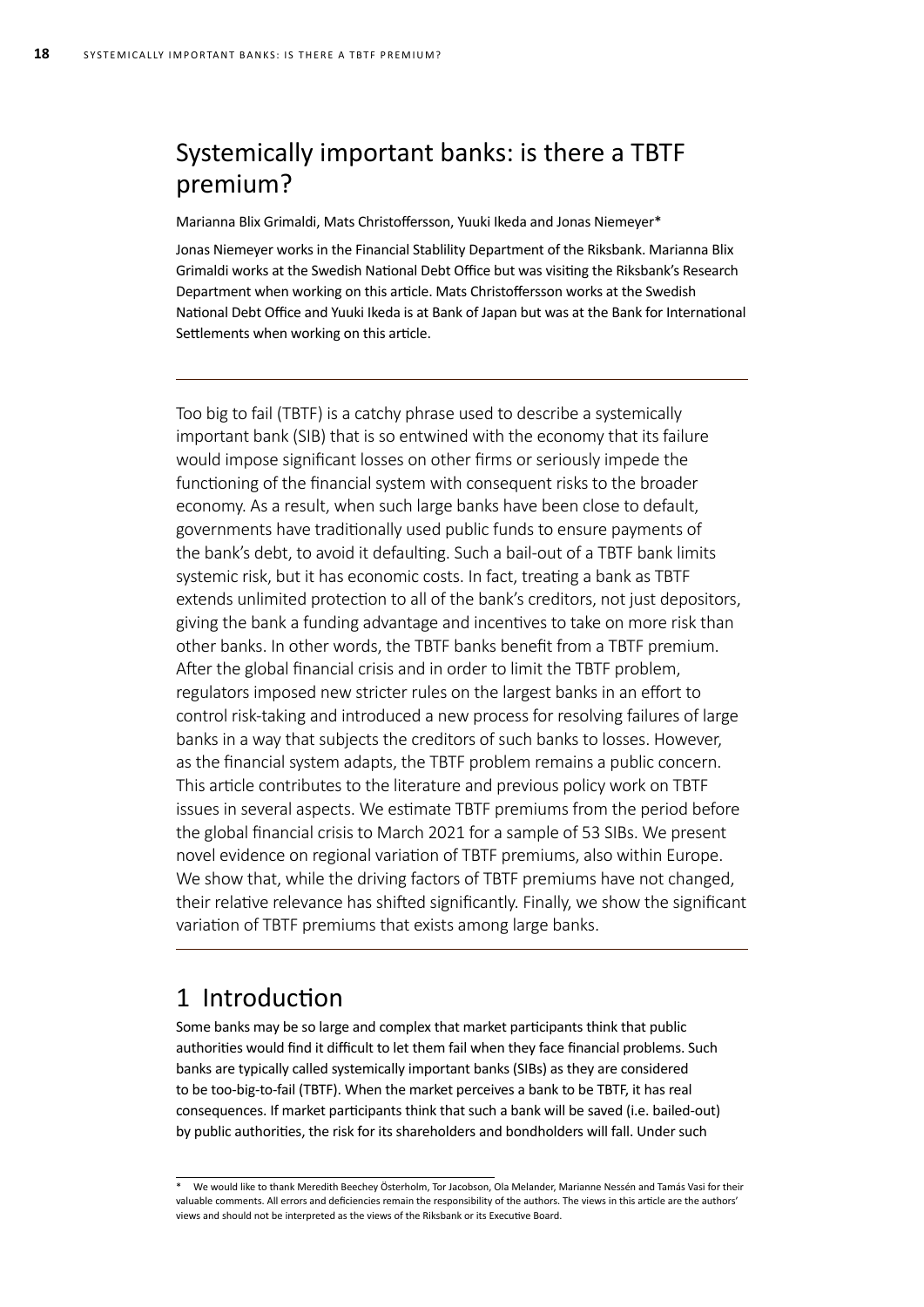presumptions, shareholders will gain when the bank makes a profit but will not lose their investment if the bank defaults. Heads I win, tails you lose. Similarly, bondholders would be almost certain to get their investment and earned interest back. Therefore, if market participants think a bank is a SIB, it will affect the pricing of the bank's shares and bonds. If the perceived risk is lower, expected returns will be lower and thus prices higher. Thus, such banks will benefit from a TBTF premium (see FSB 2021). By using market prices, it is possible to estimate this market-implied TBTF premium. A relatively large literature, using different methodologies, has showed the existence of such a premium for SIBs in different countries.<sup>1</sup>

To estimate the TBTF premium in this article, we use a Merton-type model, in which a firm defaults when its asset value falls below a determined boundary. Such models estimate the probability that a firm defaults, and this probability depends on the firm's capital structure, i.e. its own funds in relation to its debt. While it is not the only approach available for estimating the TBTF premium, it is well suited to the problem at hand, see, for example, IMF (2014).

We contribute to the literature and previous policy work in several ways. First, by using data from SIBs from Europe, North America and Asia (Japan), we add novel evidence on the regional variation of TBTF premiums, especially for some European banks. Second, we investigate the determinants of TBTF premiums and how they vary by region. Third, we investigate the time dynamics of the determinants of TBTF premiums. Fourth, we analyse the differences in the TBTF premiums of global systemically important banks (G-SIBs) versus domestic systemically important banks (D-SIBs) in our sample.

The rest of the article is organized as follows. In section 2 we discuss why some banks are large and why this is a public policy concern as well as what has been done in terms of global standards to reduce the TBTF-problem after the global financial crisis (GFC) in 2008–2009. In section 3, we present the estimates of TBTF premiums. We document changes in TBTF premiums over time and across regions. We also present our analysis on the determinants of TBTF premiums and, assess the heterogeneity among SIBs. Section 4 concludes.

## 2 The TBTF issue

There is no universal definition of what constitutes a bank. Some countries define a bank as an entity that has a banking licence, which becomes a rather circular definition. Other countries focus their definition on banks' provision of payment services. Other countries focus their definition on banks' ability to take deposits and grant loans. Regardless of how they are defined, in most countries banks play a vital role in the economy by: a) providing payment services, b) taking deposits and granting loans and in doing so transforming liquid deposits into illiquid loans and c) being an intermediary to more advanced financial risk management for households and firms.

Similarly, there is no clear definition of which banks are SIBs and thus which banks could benefit from a TBTF premium. On a yearly basis, the Basel Committee on Banking Supervision (BCBS) establishes a list of about 30 banks that are defined as global systemically important banks (G-SIBs) for the coming year. The 75 banks with the largest leverage ratio exposure measure constitute the G-SIB sample banks.<sup>2</sup> For each of these banks, data are collected, 12 indicators are calculated and basic global market shares are calculated. In addition, supervisors may exercise discretion and adjust the mechanistic score, if warranted. As markets and banks develop, the yearly G-SIB list is not static but may change from one year to another. During the last few years, the BCBS has designated about 30 banks as G-SIBs.

<sup>1</sup> A systemically important bank is defines as a bank that is deemed to be of such importance that the bank's failure may trigger a wider financial crisis, see BCBS (2013). Colloquially, such banks are often described as TBTF. FSB (2021) lists a number of references outlining TBTF premiums and how to estimate them.

<sup>2</sup> In reality, the G-SIB sample consists of 76 banks, see BCBS (2013). Somewhat simplified, a bank's leverage ratio exposures measure consists of its on-balance sheet items and most of its off-balance sheet items weighted with a factor, see BCBS (2017a).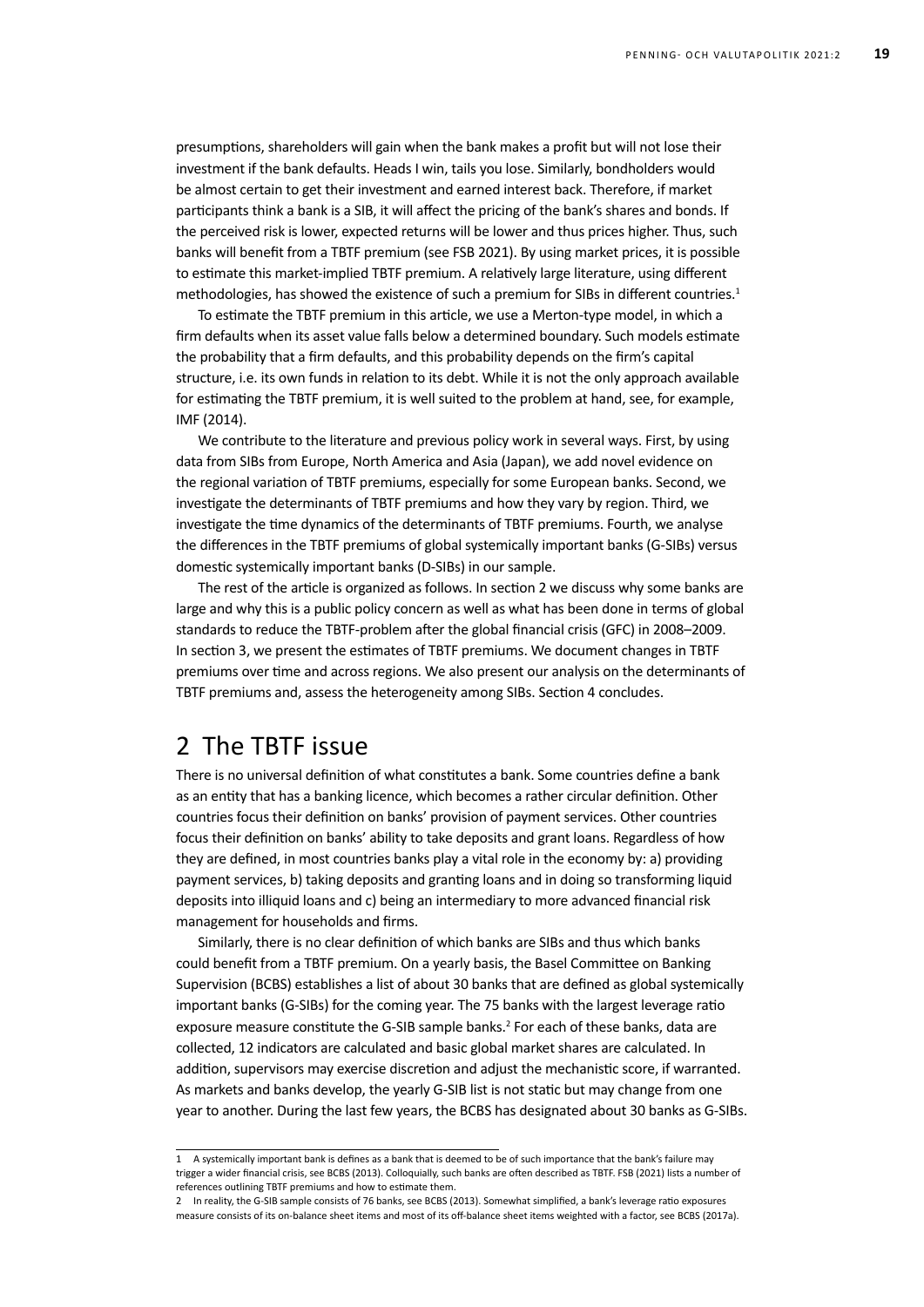Although some banking groups have entered the list and some exited, the list has been rather stable over the years. The G-SIB list is then endorsed by the Financial Stability Board (FSB) and published in November every year (see FSB 2020). The G-SIBs are the largest – and by the public authorities deemed the most systemically important – banking groups in the world. On a yearly basis, there are about 30 G-SIBs and about 75 banks in the G-SIB sample.

In addition, countries may define a bank as a domestic systemically important bank (D-SIB). This designation may also vary over time. Most – but not all – G-SIB sample banks are also D-SIBs. On the other hand, many D-SIBs are not included the G-SIB sample as they may be large in their home country but have limited global scale, so focusing on SIBs more generally would include more banks than are included in the G-SIB sample. In most of the empirical part of the article from section 3 and onwards, we use data from 53 banks, 26 that have been included in the G-SIB list at any point in time and 27 D-SIBs (see Appendix B).

On a global scale, many banks are large. For 2019, the World Bank reports an overall GDP for the world of 87,800 billion USD or approximately 78,150 billion EUR.<sup>3</sup> At the end of 2019, the aggregate size of the G-SIB sample banks was 81,320 billion EUR (BCBS G-SIB-database).<sup>4</sup> So the aggregate size of these 76 banks is larger than the total world GDP.



Note. Size is measured as the leverage ratio exposure measure at year-end, averaged across the banks. Non-G-SIBs are the banks within the G-SIB sample that are not designated as G-SIBs.

The SIBs have also remained large since the GFC. Using data from end 2013 to end 2019, Figure 1 plots the average size of the G-SIBs as well as that of the G-SIB sample banks that are not designated as G-SIBs (Non-G-SIBs). For G-SIBs, the average size (in terms of leverage ratio exposure measure) has been around 1 600 billion EUR. In Figure 2, two things stand out. On average, G-SIBs are substantially larger than Non-G-SIBs. Also, the G-SIBs have become slightly larger since 2013. It is also worth noting that most of the G-SIBs are highly complex. While there is no universal good measure of complexity, the average G-SIB has over a thousand subsidiaries in over 40 jurisdictions (FSB 2021). Most of these banks are also active in many different lines of banking business, further increasing complexity.

A relevant question in this context is why some banks are large and complex. There are several reasons for this.

A first reason is the existence of large non-financial corporates. When these large corporates need banking services they typically turn to large banks. To offer some services, such as corporate actions and fixed income offerings, to these large corporates, the bank will

Sources: www.bis.org/bcbs/gsib/, Bank reports and authors' own calculations

<sup>3</sup> The source for global GDP is the World Bank World Development Indicators [https://data.worldbank.org/indicator/NY.GDP.](https://data.worldbank.org/indicator/NY.GDP.MKTP.CD) [MKTP.CD](https://data.worldbank.org/indicator/NY.GDP.MKTP.CD) and this has been transformed using the end 2019 exchange rate.

<sup>4</sup> In this context, size is measured as the leverage ratio exposure measure.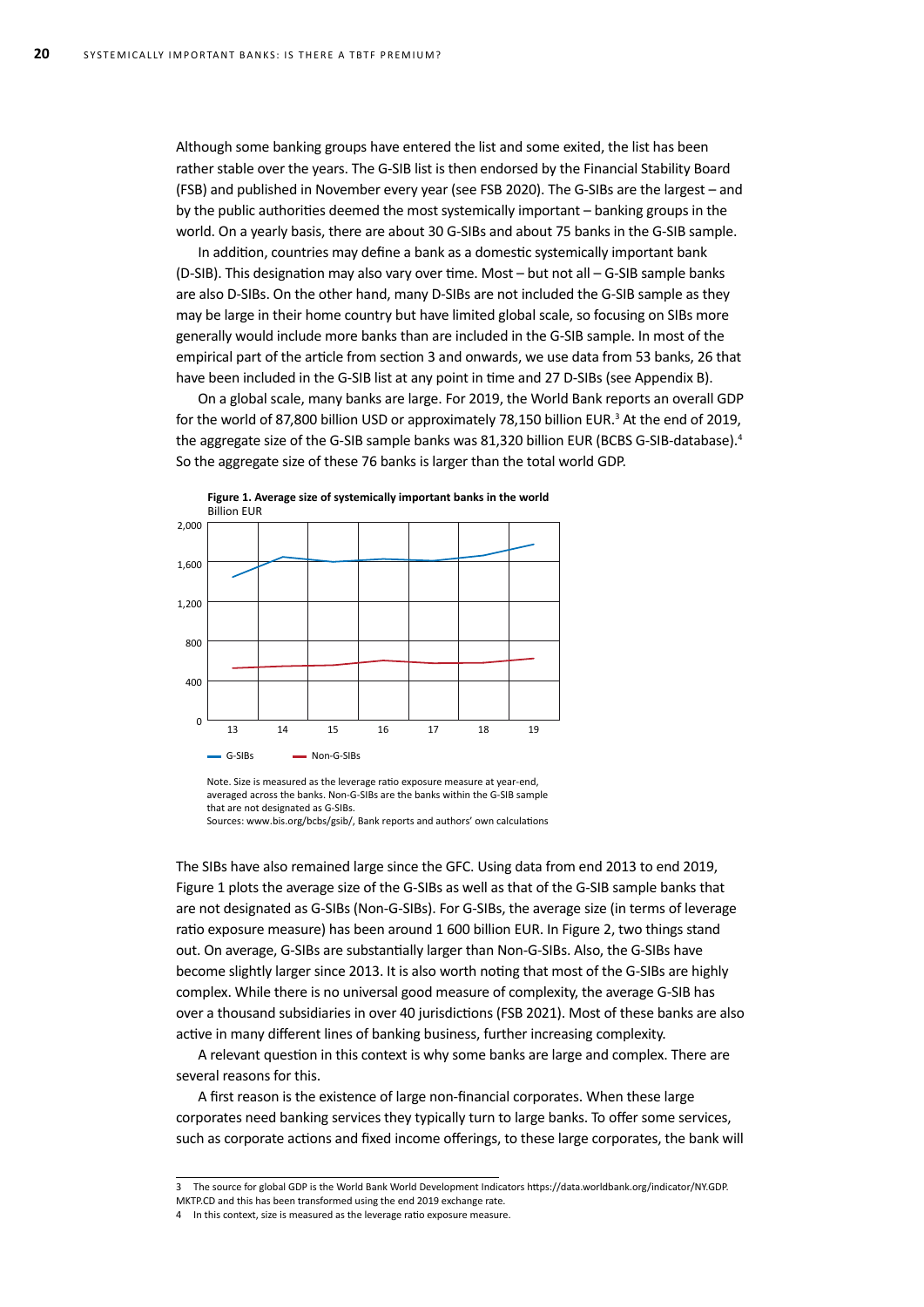need a fairly large balance sheet, as it may have to absorb fairly large risks for a short period of time.

A second reason is that certain banking services may also include economies of scale and scope.<sup>5</sup> Payment services is an area where the marginal cost of an additional payment may be very low while there may be substantial fixed costs. This creates opportunities to profit from economies of scale and scope. A larger bank may also have greater opportunities to diversify risks. However, diversification necessitates good risk data aggregation and as banks grow in size that may become more difficult. Also, in some areas, the economies of scale and scope may be less pronounced. The empirical literature on this subject is not new but the evidence remains mixed. Berger et al. (1999) perform a literature review and find scant evidence of any substantial economies of scale or scope. More recently, Beccalli and Rossi (2017) document some economies of scope in the European banking sector. Also, Boot (2017) argues that technological developments such as fintech may increase the fixed costs and reduce some variable costs, i.e. potentially creating - or alternatively further enlarging the scope for economies of scope and scale.

A third reason is that many large corporations, including banks, have a natural tendency to grow. Executives often prefer to manage larger firms as that increases their power and remuneration. This empire-building feature may be a driving force for the ever-increasing size of banks (Jensen and Meckling 1976 and Jensen 1986). Many banks have a disperse ownership which may accentuate this agency problem.

A fourth reason is that banks tend to become larger as a result of government actions. Given the important role that banks play in the economy, it is also very difficult to close down a bank. When a non-financial corporation faces economic challenges, it will shrink, close down or even go bankrupt. Few banks take that route. Instead, banks facing economic problems often elicit public interventions. A common public solution to a bank facing problems is to merge it with another bank. Indeed a common result of financial distress is that banks become even larger and fewer. Nordea is a case in point. It was created by merging a number of smaller banks following the various financial crises in the 1990s in the Nordic countries. Presently, consolidating some parts of the European bank sector is also being discussed as one of the possible solutions to the low profitability of some European banks (see, for example, ECB 2020).

A fifth reason is that some banks may be perceived to have an implicit government guarantee. Such guarantees would reduce the bank's funding costs and lower the risk of both shareholders and bondholders. This lower risk may reinforce empire-building features. Also, the controlling effect of shareholders on bank management may be undermined.

In the GFC 2008–2009, it became clear that some large and complex banks posed a substantial risk to the global economy. The failure of Lehman Brothers in 2008 had repercussions all over the world. It became clear that some banks needed stricter rules than other banks, simply because they posed larger risk to society. These banks were seen as TBTF and their existence became a public concern.

### 2.1 TBTF – a public policy concern

The existence of large and complex banks that are SIBs or TBTF banks is a public policy concern. Their potential failure or default can create large negative spill-over effects on the financial system and the real economy (see BCBS 2011 and FSB 2021). In other words, there are serious negative externalities of such a failure. Given the externalities, public authorities may be unwilling to let such a bank fail. Instead, in a crisis, public authorities may do what they can to save the bank. The perception that a SIB would be saved from default by public authorities diminishes the risk to shareholders and bondholders even in normal times.

<sup>5</sup> Economies of scale arise when there are cost advantages of producing a single good, while economies of scope arise when there are cost advantages of producing a variety of similar but different goods.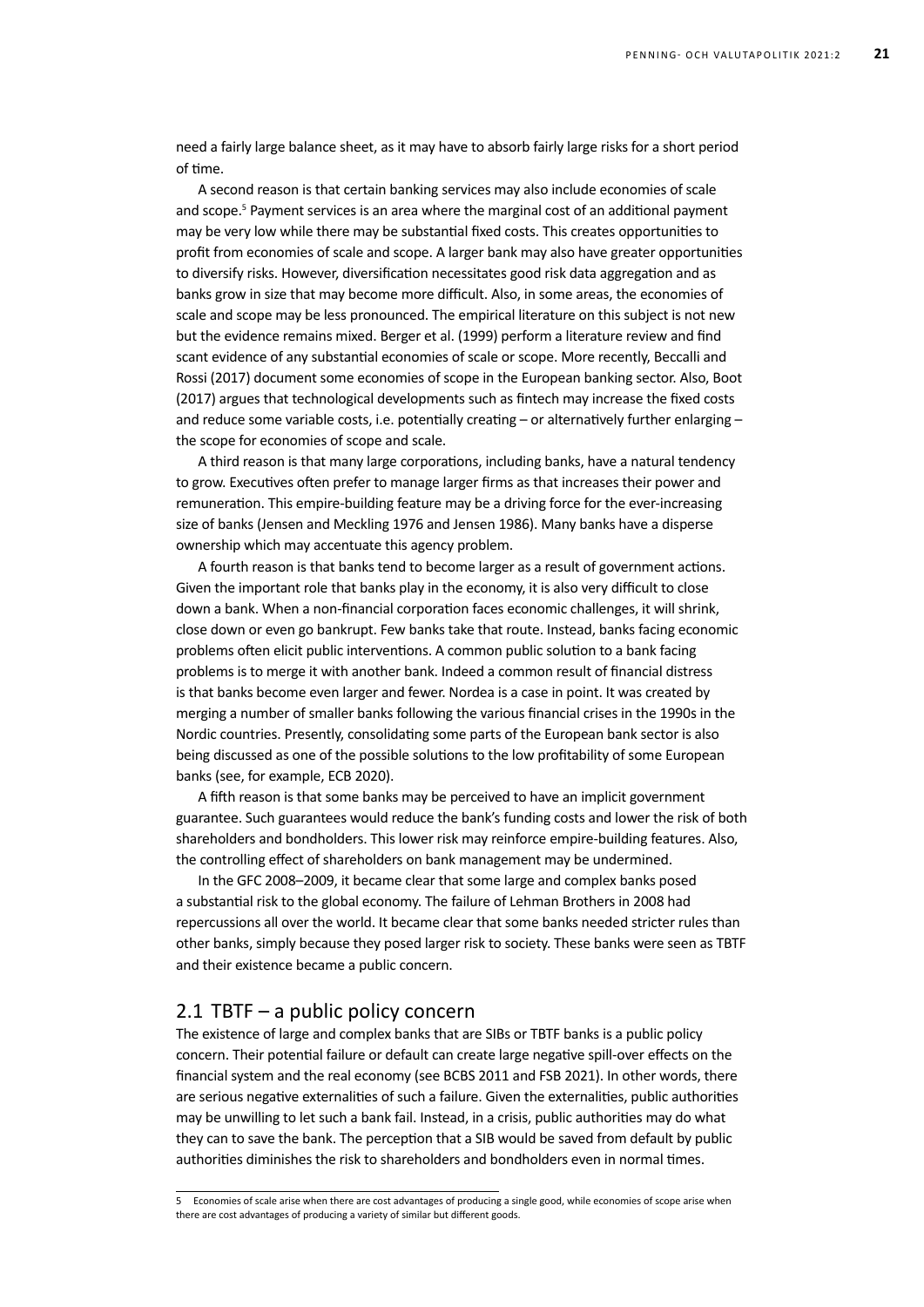This reduces the funding costs of these banks as market participants will demand a lower risk premium for such funding than for other banks that are not perceived as systemically important. Thus, one way to assess if market participants perceive a bank to be systemically important is to see if it has lower funding costs, i.e. if it benefits from a TBTF premium due to implicit government support.<sup>6</sup>

The GFC also showed that the negative externalities had wide cross-border implications. The failure of Lehmann Brothers had serious consequences for the financial sector in many countries. Many financial markets experienced severe stress and GDP fell in most parts of the world. Therefore, the need for coordinated action to limit these risks was abundantly clear. From a small-country perspective, the need to ensure sufficiently strict global minimum rules is even more important. The interdependency is larger for small countries than larger countries, but the main message from the crisis is that when there are financial problems in some of the worlds' largest and most complex banks, small and large countries are all likely to feel the economic consequences of those problems.

### 2.2 Responses to the TBTF issue after the GFC

In the aftermath of the GFC, G-20 leaders met in Pittsburgh in September 2009 to discuss financial markets and the world economy. There was full agreement to launch a vast series of global reforms to strengthen the financial regulatory framework with the aim of increasing the resilience of the global financial system, and to do so in a coordinated manner. Among other things, they agreed (G-20 2009):

- 1. to 'develop resolution tools and frameworks for the effective resolution of financial groups';
- 2. 'that prudential standards for systemically important institutions should be commensurate with the costs of their failure'; and
- 3. that there was a need to develop 'more intensive supervision and specific additional capital, liquidity, and other prudential requirements'.

The first bullet above indicates a desire to develop a more efficient way to deal with banks in distress than through a public bail-out. Notably, the second and third bullets highlight that some banks pose a greater risk to financial stability than others and that these banks need stricter prudential standards. Up until then, the Basel Committee, being the global standardsetter for banks, had developed common regulatory standards for all globally active banks, but largely without making any distinction between smaller and larger banks. In 2009 – for the first time – there was a political commitment for more stringent requirements for a subset of these banks, the SIBs.

With the agreement to impose stricter requirements on a subset of banks, the first important question was how to define these SIBs. In 2011, the Basel Committee developed a method to single out banks that it considers the most global systemically important – the G-SIBs.7 G-SIBs have a surcharge on their capital requirement in the form of a separate G-SIB buffer. The higher the ranking among the G-SIB sample banks, the higher the surcharge. All relevant jurisdictions have implemented the G-SIB framework, and ensured that it has become a legal requirement for these banks (see BCBS 2016).

<sup>6</sup> There may of course be other reasons why a bank benefits from lower funding costs. In our model, see section 3, we try to take these into account.

<sup>7</sup> The framework was first agreed in November 2011, see BCBS (2011), and later updated in 2013, see BCBS (2013), and revised in 2018, see BCBS (2018). As part of the method, the Basel Committee collects data from all internationally active banks with a leverage ratio exposure measure larger than 200 billion EUR. The data consist of a number of balance sheet items, transaction items and other items – in total about 65 items – categorized into 12 indicators. The method then calculates the market share of all of these indicators and weighs them together to create a global weighted market share.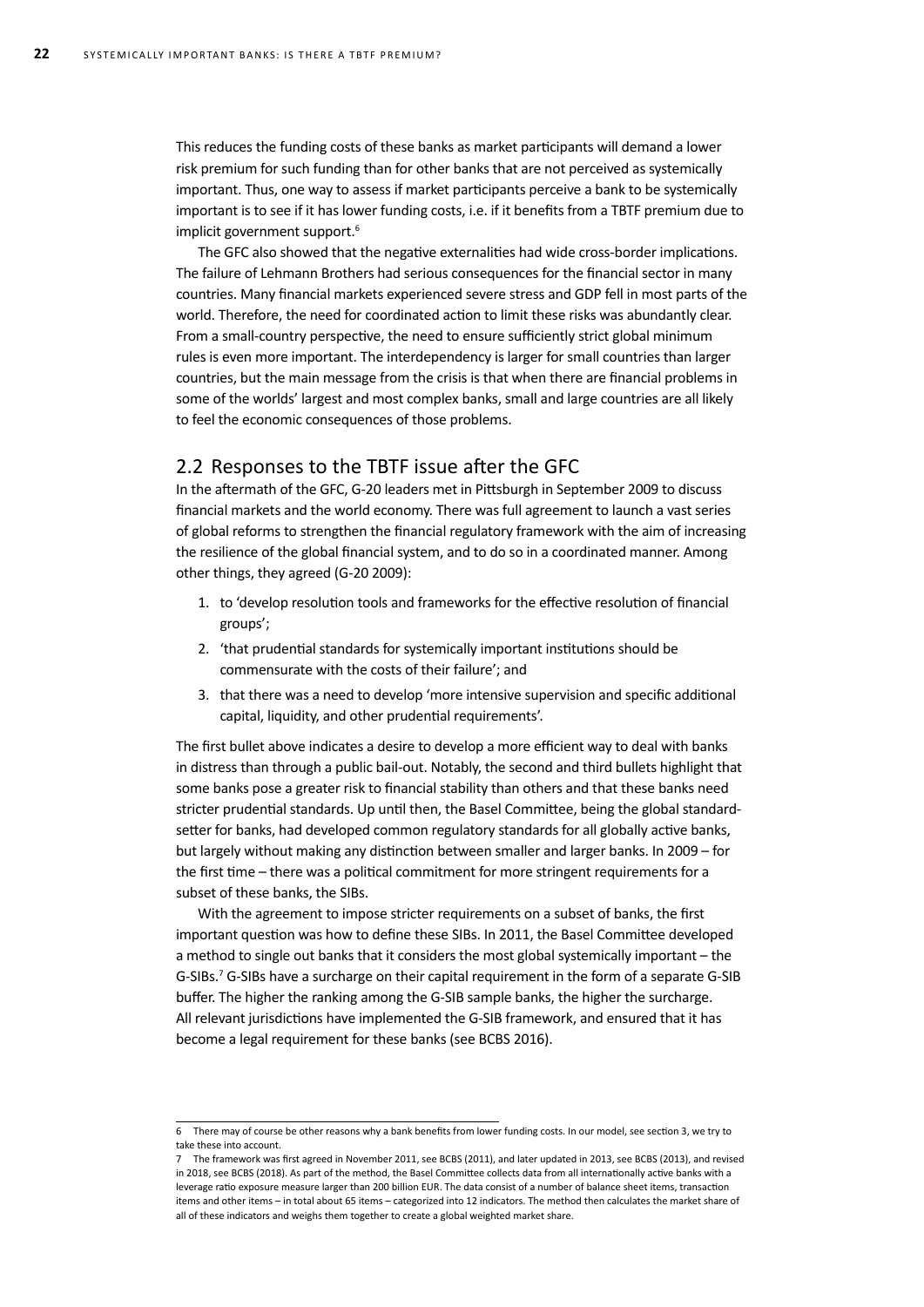The Basel Committee also recognized that other banks may be systemically important on a domestic or regional basis, even if the failure of such a bank may not have global repercussions. It therefore developed a framework for dealing with D-SIBs (BCBS 2012). It is less prescriptive than the G-SIB framework but provides a number of principles to guide jurisdictions in dealing with D-SIBs. Jurisdictions should make an assessment whether any bank is a D-SIB but there is no requirement for defining any bank as such, nor to apply any surcharge, even if the framework recognizes such a surcharge as a useful tool.

Apart from the surcharge, SIBs are also subject to more intensive supervision. The exact way to implement and organize this is largely up to each jurisdiction to define.

Following the GFC, FSB also developed new standards for the recovery and resolution of G-SIBs (see FSB 2014). These standards have four basic components. First, banks should develop recovery plans for what they should do in a stressed scenario. Second, jurisdictions should develop a legal structure to facilitate resolution of a bank in a crisis. Third, resolution authorities should develop resolution plans for banks that may fail. Fourth, banks should have a certain level of Total Loss Absorbing Capacity (TLAC) (see FSB 2015).<sup>8</sup> TLAC-instruments include capital but also debt instruments that can be bailed-in, i.e. written down or converted to equity, when the bank is in resolution. The main purpose of the TLAC requirements is to ensure that a failing bank's shareholders and creditors can absorb sufficient losses in resolution, so that the public sector would not have to resort to using public funds in a bail-out. By ensuring that SIBs have sufficient private capital at risk, the purpose is to reduce the expectation that public funds would need to be used in a crisis. This would also force the market to better assess the risks as bank shareholders and holders of the bail-in-able debt would potentially suffer losses if the bank is put into resolution.

The first G-SIB buffer surcharge is only implemented for capital requirements in terms of risk-weighted assets. In 2017, the Basel Committee agreed that all G-SIBs should be subject to an additional surcharge buffer on their leverage ratio requirement (see BCBS 2017b). The new leverage ratio surcharge buffer was due for implementation on January 2022 but due the Covid-19 pandemic, implementation may be postponed by one year (see BCBS 2020).

Many jurisdictions apply the TBTF-standards to a larger set of banks, than only G-SIBs. D-SIBs are common in many countries and they typically also face higher capital requirements than other banks.<sup>9</sup> Also, requirements on bail-in-able debt for D-SIBs are becoming frequent in many countries. Some countries even apply such requirements on bailin-able debt to other banks that are not formally  $SIBs<sup>10</sup>$ . Recovery and resolution planning as well as legal changes in the implementation of resolution frameworks have been approved in many countries. In that respect, the global standards have materially changed the system in many countries around the world.

## 3 Development of TBTF premiums

As discussed before, the presumption of government support gives rise to a so-called TBTF premium, which is embedded in market equity prices and credit spreads. It is worth noting that all market prices-based models measure market participants' *perceptions* of the development of TBTF premiums and are therefore imperfect measures of the premium in itself, which is unobservable. In the following, for the sake of brevity, we refer to those imperfect measures as TBTF premiums.

In this article, we focus on estimates based on a Merton-type structural credit-pricing model. It is the same model as in FSB (2021) and closely related to the model in Schweikhard

<sup>8</sup> The European version is called Minimum Requirement for own funds and Eligible Liabilities (MREL).

<sup>9</sup> In Sweden, Finansinspektionen has determined that three banks are D-SIBs, Handelsbanken, SEB and Swedbank and they all face a D-SIB surcharge.

<sup>10</sup> In Sweden, nine banks are subject to requirements on bail-in-able debt, see [www.riksgalden.se.](http://www.riksgalden.se)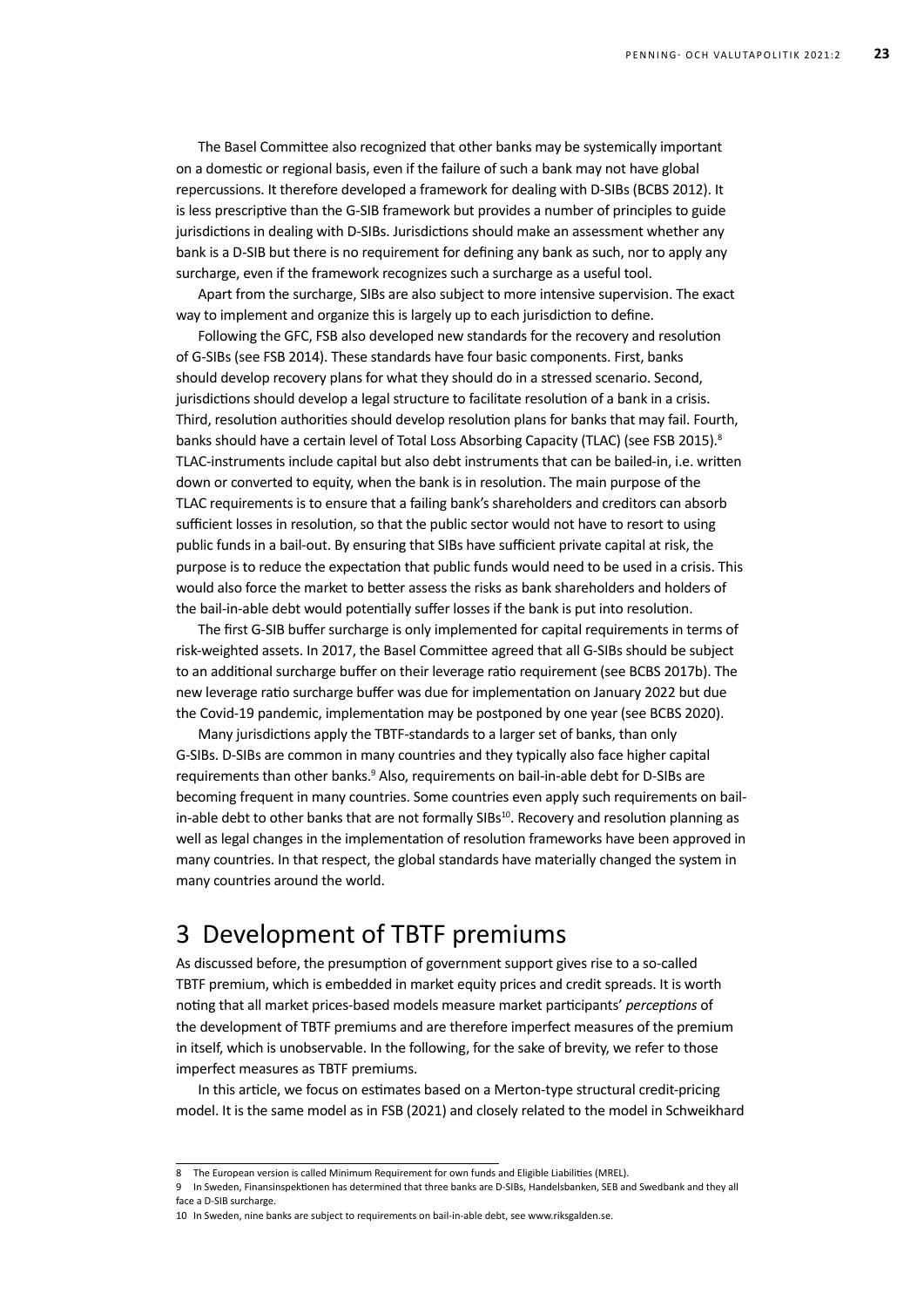and Tsesmelidakis (2012) and Tsesmelidakis and Merton (2012). Appendix A describes the  $model.<sup>11</sup>$ 

A commonly convenient way to define the premium is in terms of the difference between equity market-implied CDS, or fair-value CDS (*FVCDS*), and the observed CDS spread as below:

$$
(1) \qquad \qquad TBTF_{i,t} = FVCDS_{i,t} - CDS_{i,t}
$$

where *i* denotes bank*<sup>i</sup>* and *t* denotes time. The modelling of the *FVCDS* is based on the insight that a firm's equity and debt can be valued as options on the asset value of the firm.12 This insight was originally introduced by Black and Scholes (1973) and subsequently developed by Merton (1974). In this framework, default occurs when the value of the firm's assets becomes lower than the value of its debt and is therefore insufficient to allow the firm to meet its contractual obligations. The firm's market asset value is unobservable, but it can be inferred from equity prices, the firm's liabilities structure and the business (asset value) risk of the firm. Over the past decades, this model has been widely applied as it provides a forward-looking measurement of the default probability and equity-implied credit spreads.

Another source of credit spreads is the CDS market. A CDS contract provides insurance against the risk of a default by a particular firm and provides a relatively direct and unbiased measure of the risk of default. In case of default, the seller of the CDS compensates the buyer for the losses that the buyer would otherwise incur on the amount insured. The insurance seller receives fixed periodic payments in return. The annual sum of those payments is usually expressed as a percentage of the face value of the CDS and quoted in basis points and is referred to as CDS spread. In this way, the CDS spread reflects the default risk of the firm.

The economic intuition behind the comparison as in (1) is that observed CDS spreads reflect *both* the probability of bank default *and* the likelihood and size of government support in case of default. In contrast, under the assumption that the government does not bail-out equity holders, the equity prices contain only information on the probability of default.13 As a result, the equity price information allows the calculation of a hypothetical, 'equity-implied' *FVCDS* that is not affected by the probability of bailout.14 The difference between the *FVCDS* and the observed *CDS* spread can therefore be interpreted as a measure of investors' expectations of government support.

### 3.1 Data used in the analysis

To compute *TBTF* premiums, we use data from Bloomberg and Markit (CDS). In the following analysis, we use macroeconomic variables that we collect from Bloomberg, with the exception of the variable Probability of Crisis, which we collect from the Stern-NYU's V-Lab initiative, which is based on Engle and Ruan (2019).<sup>15</sup> The source for the bank balance sheet variables such as return on equity, total capital ratio and total bank assets is the Fitch database.

<sup>11</sup> There are different approaches to estimating TBTF premiums. The estimates of the premiums can differ significantly depending on the approach used. However, while the estimated level may differ, the pattern over time of the evolution of TBTF premiums is comparable, see for example IMF (2014) and FSB (2021).

<sup>12</sup> A financial option is the right to buy or sell an underlying asset at a specified price on or before a specified maturity date. An option is particularly valuable when investors are more uncertain about the future value of the underlying asset.

<sup>13</sup> The capital injection in a bailout can take several forms, such as loans, stocks, bonds or cash. While there is a possibility of the bank's shareholders being bailed out depending on the form of bailout, historically, for the large part, shareholders have suffered losses and not been bailed out in case of bank default. It is also worth noting that while both shareholders and bank creditors benefit from an implicit bank subsidy in terms of share prices and lower risk *ex-ante*, it is mainly bank creditors that benefit from a bail-out, *ex post*.

<sup>14</sup> *FVCDS* and CDS may differ for other factors than the probability of bailout. For example, at times the *FVCDS* may be lower than the CDS. While it is not possible to exclude the influence of such factors, they have proved to be mostly transitory, see Dwyer et al. (2010).

<sup>15</sup> See Volatility Laboratory (V-Lab), Stern Business School, New York University at http://vlab.stern.nyu.edu/welcome/risk/.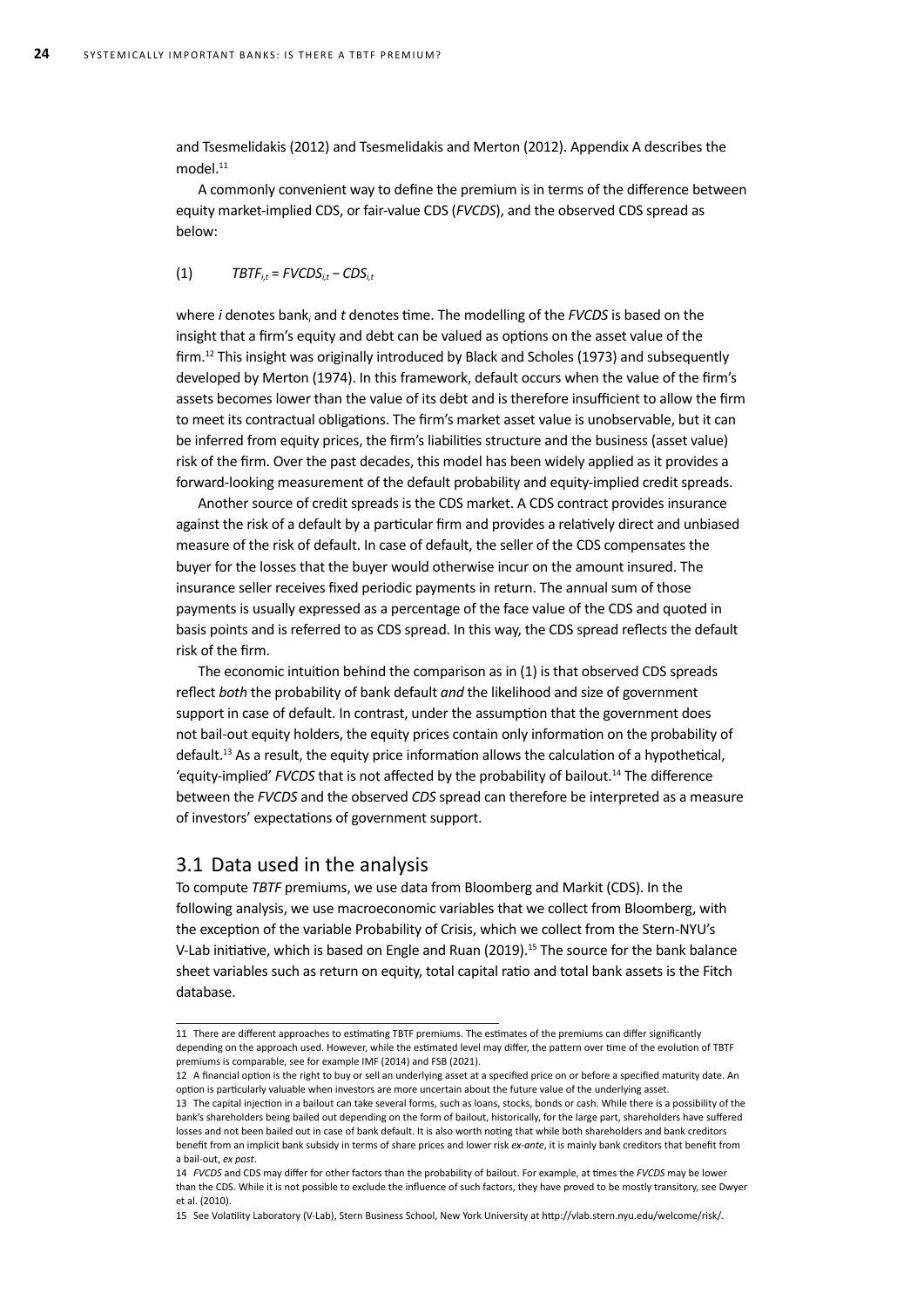Market-based variables such as equity prices and volatility, CDS spreads, interest rates are at daily frequency whereas bank balance sheets are at quarterly frequency. Therefore, in order to mitigate unduly noise but keep as much information as possible from market-based data, we compute the TBTF premium on a monthly frequency by aggregating the marketbased data and interpolating the quarterly bank balance sheet. We compute TBTF premiums for 53 SIBs. We select the banks according to the availability and quality of the data. In Appendix B, we list the banks in our sample and present some basic summary statistics of the data we use in our regression analysis.

## 3.2 Time variation of TBTF premiums

To evaluate TBTF premiums over time, we divide the time period into several sub-periods, corresponding to the period pre-GFC, the GFC, the post-GFC period and pre-reform period, the reform implementation period and the Covid-19 pandemic period as shown in Table 1. Figure 2 shows the TBTF premiums averaged across all countries in our sample for these subperiods.

**Table 1. Sub-periods analysed**

| Pre-GFC   | GFC       | <b>Post-GFC</b> | Reform      | Covid-19      |
|-----------|-----------|-----------------|-------------|---------------|
| 2004-2007 | 2008-2009 | 2010-2011       | 2012-2020:2 | 2020:3-2021:3 |

Note. The end of our sample is March 2021.



**Figure 2. The TBTF premiums across sub-periods**

Note. Each bar represents the average TBTF premium in per cent in each sub-period. Pre-GFC denotes pre global financial crisis, i.e. 2004–2007; GFC denotes the global financial crisis, 2008–2009; Post-GFC denotes the period 2010–2011, i.e. post GFC and before the reform implementation period; Reform denotes the reform implementation period, 2012–(February) 2020; Covid-19 refers to the Covid-19 period, between March 2020 and the end of our period, i.e. March 2021. The TBTF premiums are computed at monthly frequency. Sources: Bloomberg, Markit and authors' own calculations

Figure 2 shows three key results. First, TBTF premiums have declined from the peak of the GFC not only in the post-GFC period, but also continued to decline during the reform implementation period. The average premium has declined by about 6 percentage points corresponding to a decline in TBTF premiums of 60 per cent from the GFC to the reform implementation period. Second, TBTF premiums have not come down to pre-crisis levels but have remained 2–3 percentage points above throughout the reform implementation period. Thirdly, TBTF premiums have increased during the Covid-19 period, highlighting that theses premiums are highly time-dependent and indicating a positive correlation with the amount of market stress.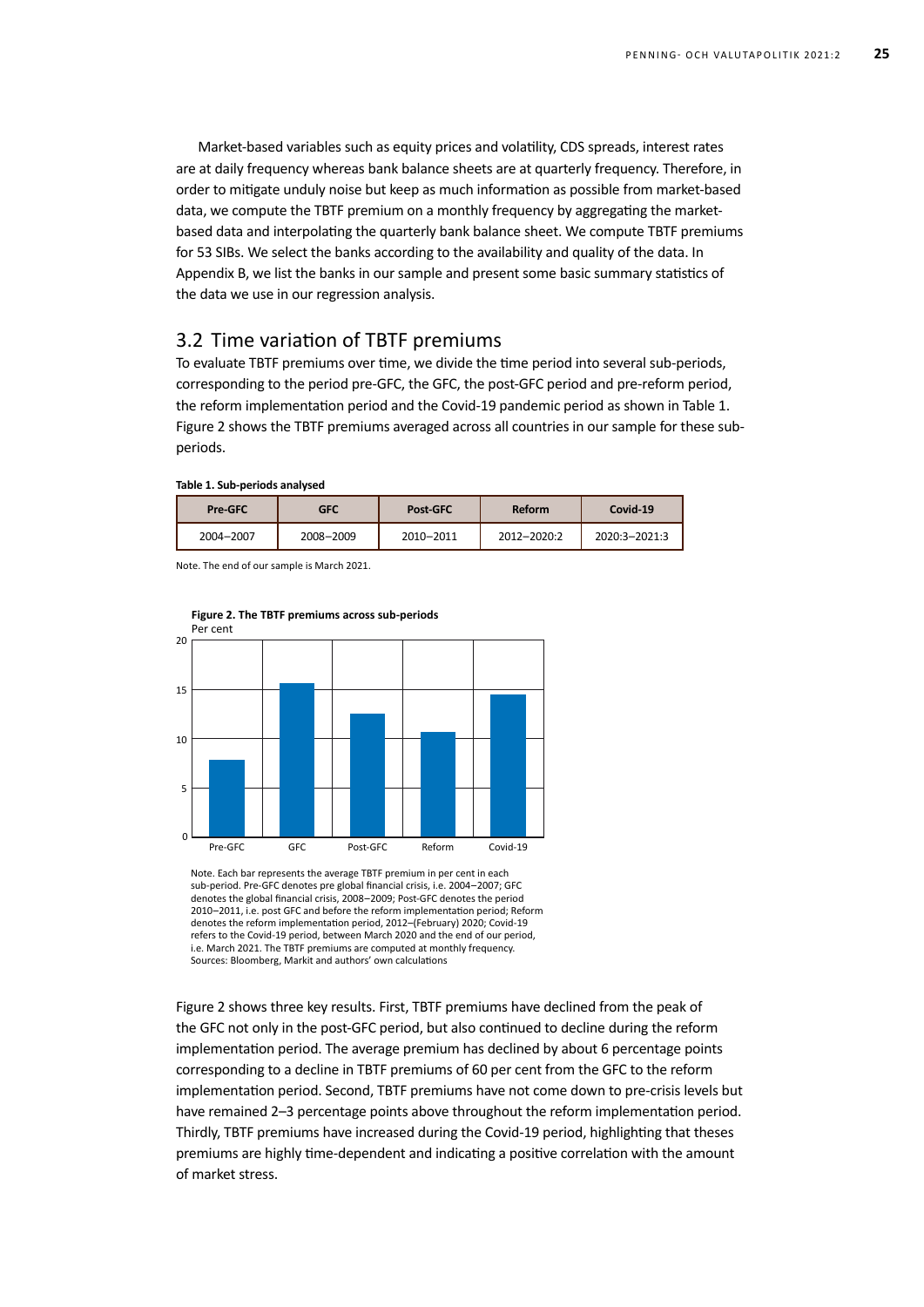In order to corroborate our analysis above, we assess whether TBTF premiums are also statistically different across sub-periods by performing a panel regression analysis as follows:

#### (2)  $TBTF_{i,t} = \beta_0 + \beta_1 \text{SubPeriod}_1 + \beta_2 \text{SubPeriod}_2 + \beta_3 \text{SubPeriod}_3 + \beta_4 \text{SubPeriod}_4 + \varepsilon_{i,t}$

where the dependent variable *TBTF*<sub>it</sub> is the TBTF premium for each bank<sub>i</sub> at time t. *SubPeriod<sup>j</sup>* with *j* equal to 1, 2, 3, and 4 denotes a dummy variable that takes value 1 for each corresponding period and zero otherwise.  $\beta_0$  captures the average TBTF premium in the baseline period. The difference in TBTF premiums between the baseline and *j* period is measured by *β<sup>j</sup>* .

We have five sub-periods. To measure the difference between the baseline and the other four sub-periods, we then run the analysis as in equation (2) five times, changing the baseline period to each of the five sub-periods as in Table 1. Table 2 shows the *β<sup>j</sup>* values.

| <b>Baseline</b><br>Sub-periods | Pre-GFC          | <b>GFC</b>        | Post GFC          | Reform          |
|--------------------------------|------------------|-------------------|-------------------|-----------------|
| <b>GFC</b>                     | $6.61***(0.00)$  |                   |                   |                 |
| Post-GFC                       | $4.28***(0.00)$  | $-2.34***$ (0.00) |                   | -               |
| Reform                         | $2.70***$ (0.00) | $-3.91***$ (0.00) | $-1.57***$ (0.00) |                 |
| Covid-19                       | $7.22***$ (0.00) | (0.50)<br>$-0.60$ | $2.94***$ (0.00)  | $4.52***(0.00)$ |

**Table 2. TBTF premium differences among sub-periods, regression results**

Note: Pre-GFC denotes pre global financial crisis, i.e. 2004–2007; GFC is the global financial crisis, 2008–2009; Post-GFC denotes the period during 2010–2011; Reform denotes the reform implementation period, 2012–2020:2; Covid-19 denotes the time period from 2020:3–2021:3. Robust p-values are presented in parentheses, \*\*\* p<0.01, \*\* p<0.05, \* p<0.1. The results relate to equation (2) where we include fixed-effects to control for the unobserved time-invariant heterogeneities across individual banks and countries. The baseline period is in columns. Each row reports the values of the estimated *β<sup>j</sup>* from equation (2), i.e. the difference of the period on the row compared to the baseline (in column). Results are robust to different choices of the variance-covariance matrix estimator. Table 2 results are based on a variance-covariance matrix with cluster at bank level. The number of observations in each regression is 9,772.

Sources: Bloomberg, Markit and authors' own calculations

The differences in TBTF premiums across the sub-periods are all statistically significant, with the exception of the difference between the GFC and the Covid-19-period. For a further discussion of the time difference of TBTF premiums, see FSB (2021). The reasons why TBTF premiums in the reform implementation period have not fallen to pre-GFC levels are not fully clear. Later in the article, we therefore analyse how the *determinants* of TBTF premiums vary across time.

## 3.3 Regional variation of TBTF premiums

In this section, we analyse regional variation in the evolution of TBTF premiums. Similarly to Sarkar (2020), we analyse the dynamics of TBTF premiums for banks in Asia, Europe and North America, but we divide Europe in two sub-regions, the Nordic countries and the other European countries. Diversity within a certain region has been much less investigated in the literature and previous policy work on TBTF issues, and therefore our analysis contributes to that work with novel evidence on Europe.<sup>16</sup>

In this context, we define the *Nordic* region as Denmark, Norway, Sweden and Finland (from 2018), which share a similar structure of the economy, a well-integrated bank system within the region as well as cultural ties and history that – in many aspects – set them as a

<sup>16</sup> In our analysis, we include banks from FSB countries such as Canada, France, Germany, Italy, the Netherlands, Japan, Spain, Switzerland, the UK and the US. We also include banks from Austria, Belgium, Denmark, Norway, Portugal, Sweden and Finland (from 2018). The period covered is January 2004–March 2021.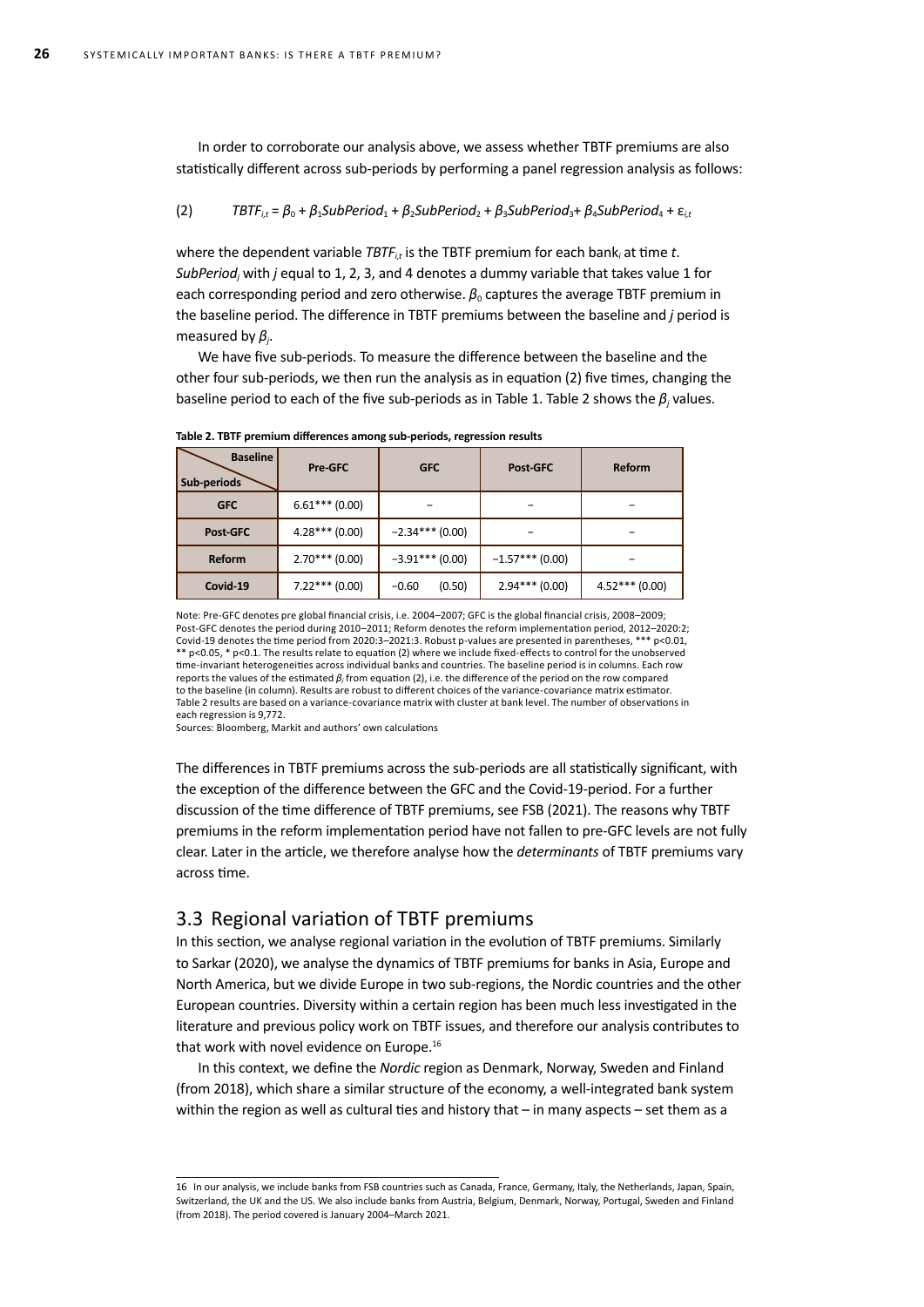group apart from the other European countries.<sup>17</sup> Furthermore, none of them is a member of the Financial Stability Board. We label the other European countries as Other Europe (OE).<sup>18</sup>

Figure 3 illustrates the TBTF premium dynamics for the four regions – *Nordic*, *Other Europe*, *North America* and *Asia*. 19



Figure 3 clearly displays regional variation in the evolution of TBTF premiums. TBTF premiums are highest for Asian banks and lowest for banks in North America. It also shows that there is a significant regional variation within Europe. The banks in the Nordic region appear to have lower TBTF premiums than in the other European countries in the sample, possibly reflecting structural differences among the regions and among banks. After the GFC, while banks in the Nordic region benefitted from an economic rebound and relative financial stability, banks in Other Europe have had relatively low profitability and comparably high levels of non-performing loans. The comparatively large increase in premiums for the Nordic banks observed during 2019 is possibly related to the fallout of money laundering investigations that involved several banks both in Denmark and Sweden which decreased equity shares prices and increased volatility, affecting their probability of default and TBTF premiums.

Figure 3 also shows that changes occurred in premiums between periods. While premiums significantly increased for all regions from the pre-GFC to the GFC-period, they have declined more for the North American and the Nordic banks in the following period. During the Covid-19 pandemic crisis, premiums rose for banks in all regions but increased significantly more for banks in the North American region, although from a much lower level. Compared to Europe, for example, premiums for the North American region almost tripled from the beginning of the pandemic to the peak during the summer 2020, whereas they increased about 30 per cent in Europe during the same period. By the end of the period in this analysis – end of March 2021 – premiums had declined significantly for both regions but not yet returned to pre Covid-19 crisis levels.

To investigate whether the differences we observe in Figure 3 are meaningful also in statistical terms, we perform a similar exercise as in the previous section, i.e. we run a panel regression analysis as in equation (3):

<sup>17</sup> In October 2018 Nordea moved its headquarters from Sweden to Finland, becoming the largest D-SIB bank in Finland. Therefore *Nordic* includes banks in Finland but only from 2018.

<sup>18</sup> Other Europe (OE) includes banks in Austria, Belgium, France, Germany, Italy, the Netherlands, Spain, Switzerland, Portugal and the UK.

<sup>19</sup> North America includes banks in the United States and Canada; Asia denotes banks in Japan.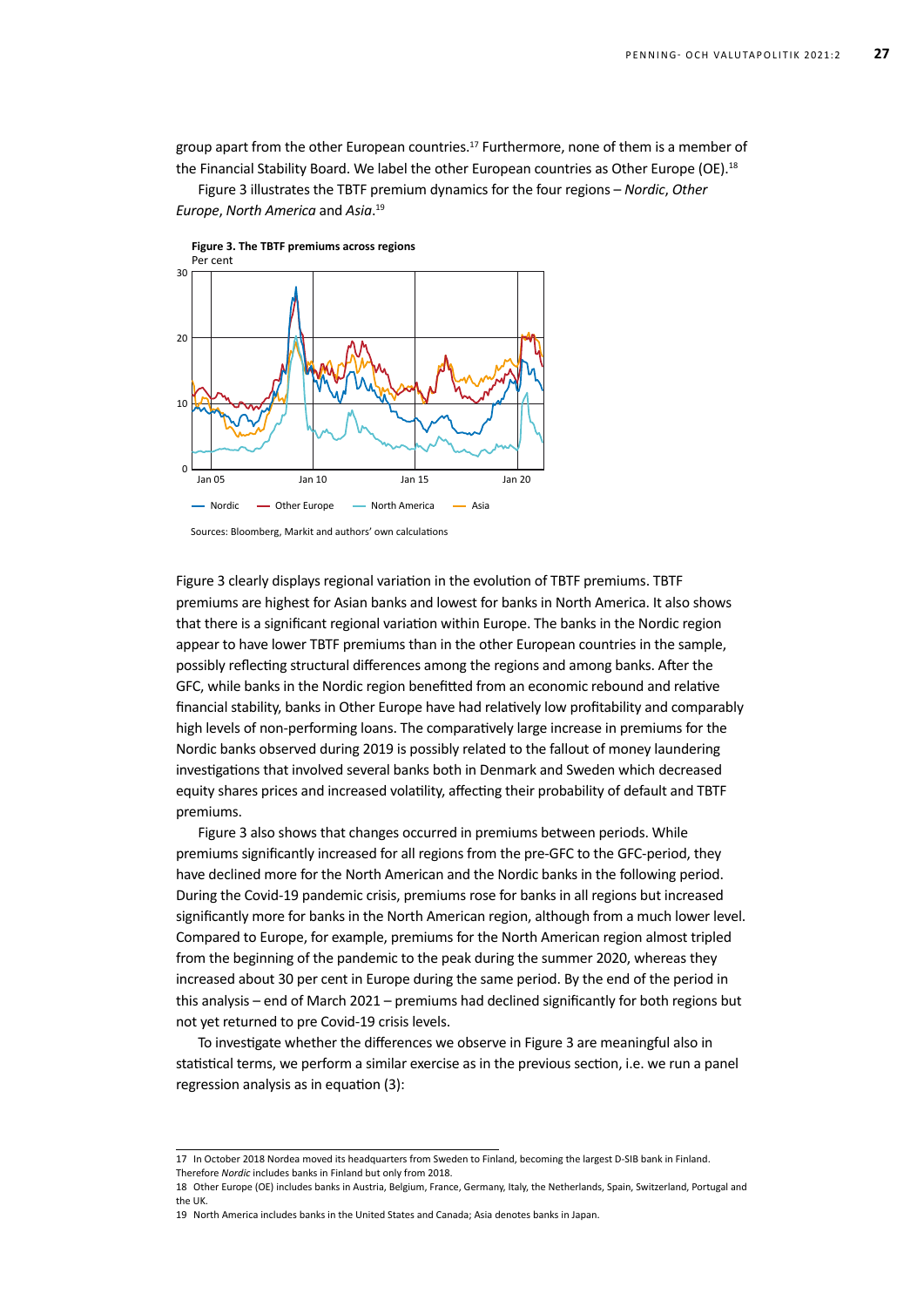#### (3)  $TBTF_{it} = \beta_0 + \beta_1 \text{Region}_1 + \beta_2 \text{Region}_2 + \beta_3 \text{Region}_3 + \gamma_t + \varepsilon_{it}$

where *yt* denotes time (year) fixed-effects and *Region<sup>j</sup>* with *j* = *1, 2* and *3* is a dummy variable that takes value 1 for the corresponding region and zero otherwise. The intercept  $\beta_0$ measures the average TBTF premium in the baseline region. Table 3 shows the results. The heading of the columns shows the baseline region. The numbers in each row correspond to the estimated value of the coefficients  $\beta_j$  in equation (3) and measure the difference in TBTF premiums between regions. For example, in the first column, the coefficient for Other Europe (OE) is about 4, i.e. the TBTF premium for the banks in OE is 4 percentage points higher than for banks in the Nordic region. The difference between North America (NA) and the Nordic region is about −3.6, which means that the premiums are about 3.6 percentage points lower for banks in NA. Notably, differences *within* Europe are compelling. In fact, the difference between NA and OE is close to −7.6 percentage points and therefore more than double compared to the Nordic region. In addition, the difference between OE and Asia is relatively small and not statistically significant. In contrast, the premiums for banks in Asia compared to banks in the Nordic region are about 3 percentage points higher and statistically significant. Finally, the TBTF premiums of North American banks are significantly lower than those of Asian banks.

| <b>Baseline</b><br><b>Regions</b> | <b>Nordic</b>    | <b>OE</b>         | Asia              |
|-----------------------------------|------------------|-------------------|-------------------|
| <b>OE</b>                         | $4.00***(0.00)$  |                   |                   |
| Asia                              | $3.23***(0.03)$  | (0.60)<br>$-0.77$ |                   |
| <b>NA</b>                         | $-3.59***(0.00)$ | $-7.59***(0.00)$  | $-6.82***$ (0.00) |

**Table 3. Differences among regions, regression results**

Note. Nordic denotes banks in the Nordic region, OE denotes banks in Other Europe, NA<br>denotes North American banks. Robust p-values are presented in parentheses. \*\*\* p<0.01. \*\* denotes North American banks. Robust p-values are presented in parentheses, \* p<0.05, \* p<0.1. The results relate to equation (3) where we include time-fixed effects. Each row reports the difference of that region on the row compared to the baseline (in column). Results are robust to different choices of the variance-covariance matrix estimator. In Table 3, we report the results based on a variance-covariance matrix with a cluster at bank level. The number of observations in each regression is 9,772.

Sources: Bloomberg, Markit and authors' own calculations

## 3.4 The determinants of TBTF premiums

#### **3.4.1 Methodology and variables**

In the previous section, we showed a significant regional variation. As discussed before, it is possible that this variation is related to structural differences at country level and to individual bank characteristics. In this section, we investigate the determinants of TBTF premiums that can be related to the observed variation by running the following panel regression model with fixed effects:

(4)  $TBTF_{i,ct} = \alpha + \gamma_i + \beta_m Maccr_{c,t} + \beta_b Bank_{i,t} + \delta_c * year_t + Covid-19_t + \epsilon_{i,t}$ 

where the explanatory variables *Macro<sub>ct</sub>* and *Bank<sub>it</sub>* account for macro-financial variables for a given country *c* and bank-specific variables for a given bank *i*, respectively.20 We briefly describe them below. The variable *γ<sub>i</sub>* denotes bank fixed-effects, which controls for differences among banks.21 *δc* \* *year* is a country-year fixed-effect, which controls for country-

<sup>20</sup> In an alternative specification, we have included the one-period-lagged TBTF among the controls. We find that the regression results are by and large unaffected by this change.

<sup>21</sup> For convenience, *γ*<sub>*i*</sub> can be thought of as shorthand for a set of dummy bank variables each multiplied by their respective regression coefficients, i.e. a dummy variable for each bank multiplied by its regression coefficient.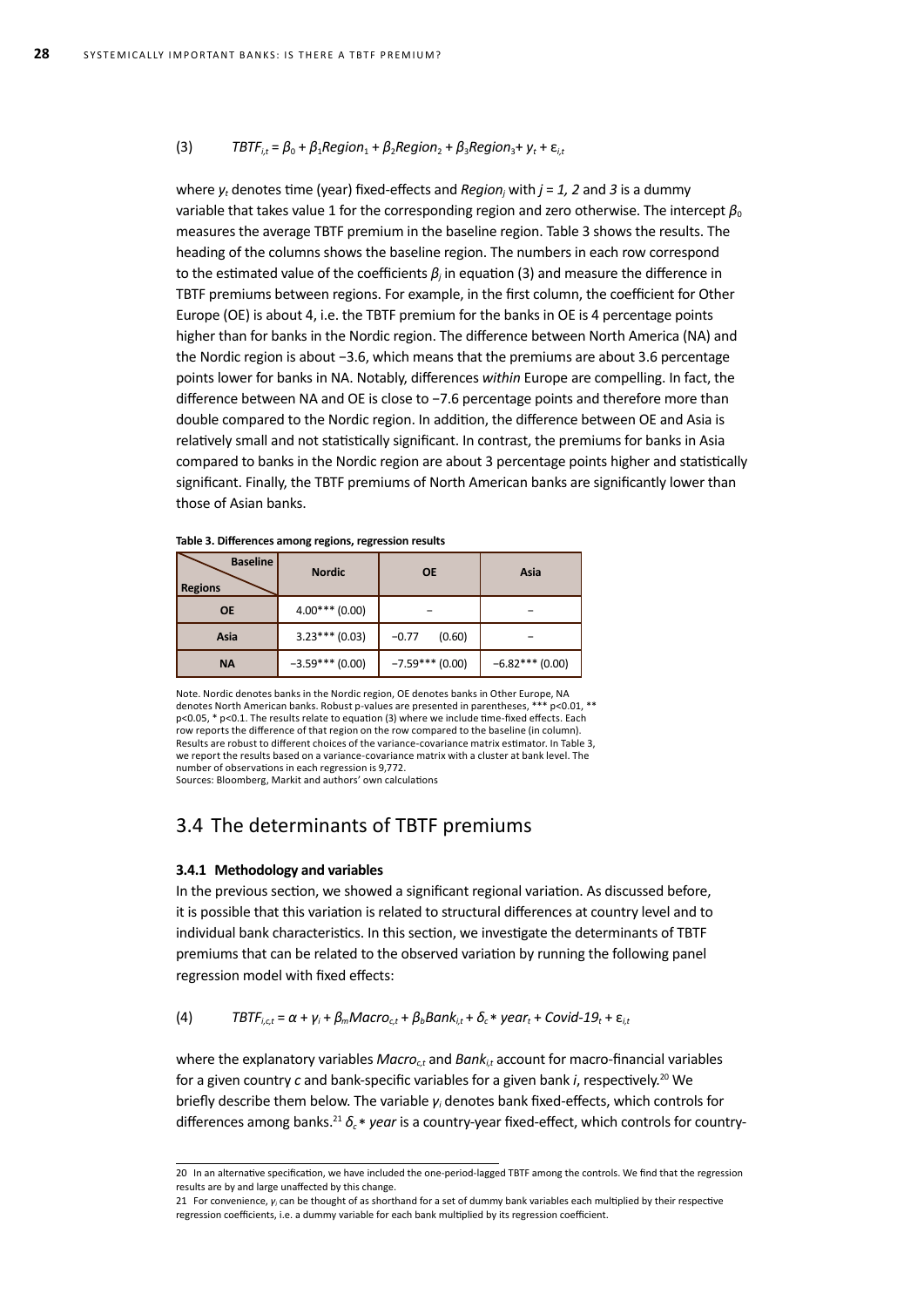specific economic and financial environment that is not already captured in the *Macro*<sub>ct</sub>, including the effects of the Basel III regulation and resolution reform framework.<sup>22</sup> *Covid-19*<sup>*t*</sup> is a variable that takes value 1 during the period of the Covid-19 pandemic – defined as the period from March 2020 to the end of the sample March 2021, and zero otherwise. Finally,  $\alpha$  – the intercept – gives us the average TBTF premium, given zero values for all of the explanatory variables and  $\varepsilon_{i,t}$  is the error term.

The vector *Macro<sub>ct</sub>* includes the following five variables:

- a) the VIX index as a measure of market risk aversion,
- b) a probability of financial crisis developed by the Stern-NYU's V-Lab initiative, which is based on Engle and Ruan (2019),
- c) monetary policy influence as measured by the two-year country-specific government bond yield,
- d) a measure of longer-term, structural development of the economy as measured by the natural rate of interest r\*23, and
- e) the sovereign debt to GDP ratio.

The rationale for including the risk aversion and the probability of financial crisis measures is that default probabilities jump up during downturns and periods of heightened risk aversion and financial stress. Therefore, the implicit guarantees underlying TBTF premiums become particularly valuable in times of crisis. On these grounds, we expect changes in TBTF premiums to be positively correlated with both the VIX and the probability of financial crisis measure. We expect positive long-term, structural developments to be negatively associated with TBTF premiums if they result in economic growth improvements and higher competition in the bank sector (see Boyd and De Nicolo 2005, Boyd et al. 2007 and Schaeck et al. 2009).

The influence of monetary policy (as measured by the short-term government bond yield) is *a priori* ambiguous. On one hand, monetary policy tightening may increase the probability of bank default and thus potentially increase TBTF premiums. On the other hand, higher interest rates may signal buoyant economic conditions and increases in asset values and therefore lower probability of default and potentially lower TBTF premiums.

Similarly, the impact of sovereign debt is *a priori* unclear. Countries that have a lower debt-to-GDP ratio have more fiscal capacity to support banks that may eventually fail or run into problems and therefore may be more inclined to intervene in the banking sector when needed, implying higher TBTF premiums the lower the debt-to-GDP ratio. On the other hand, countries that run relatively large debts may be more dependent on banks absorbing a significant share of issued government debt. In the latter case, the sovereign sector and the bank sector are more tightly linked and dependent on each other than otherwise, resulting in an increase of the bailout probability and therefore of TBTF premiums.

We include in *Bank*<sub>it</sub> the following three variables:

- a) the total capital ratio as a measure of the solvency of a bank,
- b) the return on equity for measuring bank profitability, and
- c) bank size as measured by total assets (in log terms)

We expect higher capital buffers and better profitability to lower the probability of bank default and therefore to be negatively associated with TBTF premiums. The effect of bank

<sup>22</sup> A more direct measure of progress on the implementation of resolution reforms is the Resolution Reform Index (RRI) presented in FSB (2021). The scope of the RRI is limited to the FSB members and therefore is not available for all countries in our sample. Given this data limitation, we control for the influence of regulatory changes indirectly through the time-varying country fixed-effects.

<sup>23</sup> r<sup>\*</sup> denotes the natural interest rate, i.e. the real interest rate expected to prevail when an economy is at full strength and inflation is stable. Changes in r\* relate to shifts in demographics, slowdown in trend productivity growth and global factors affecting real interest rates, see Holston et al. (2017).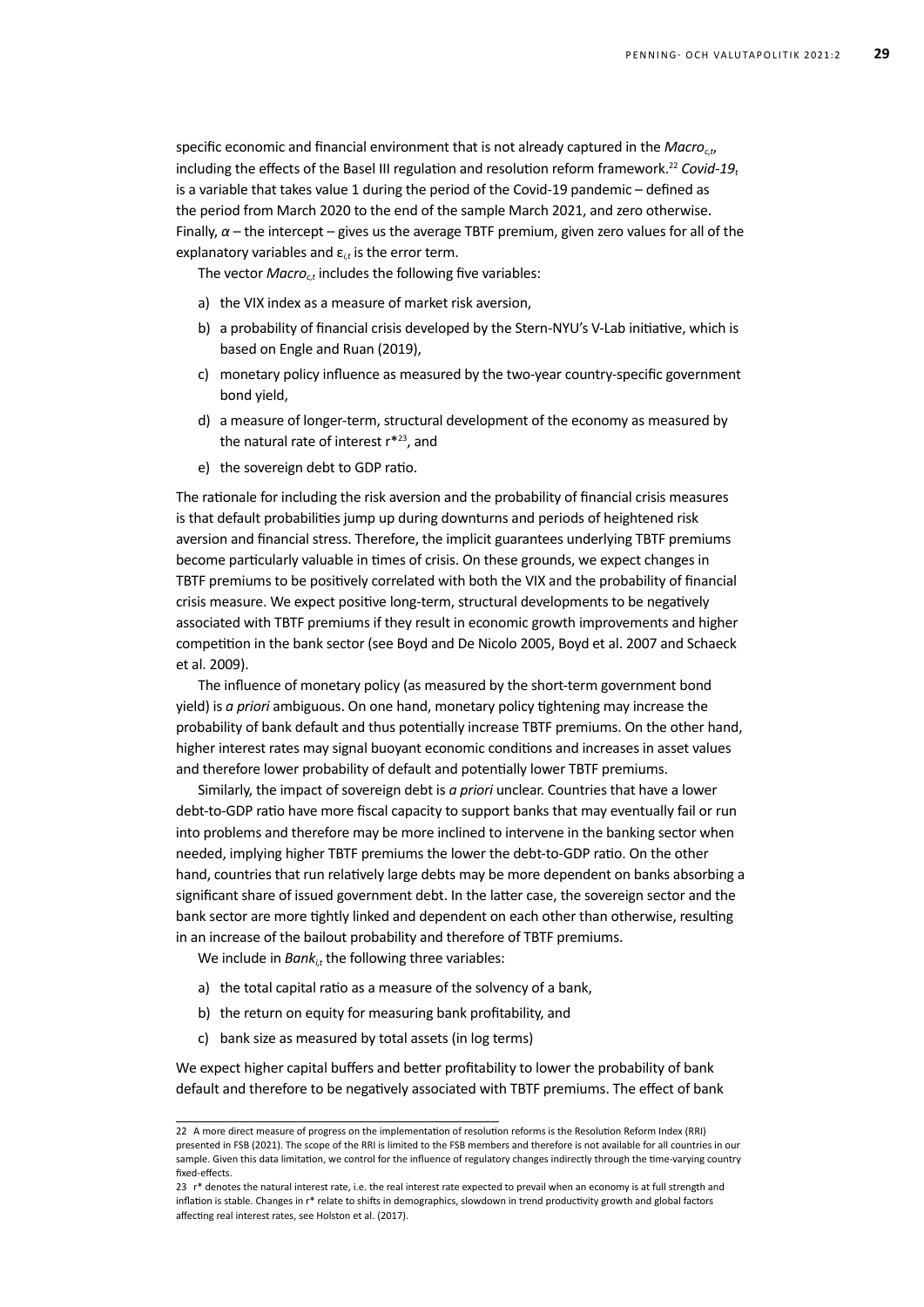size on TBTF premiums is ambiguous *a priori*. Larger banks may tend to be more systemic and therefore more likely to receive some support from public authorities in case of distress. On the other hand, larger banks are more likely to benefit from economies of scale and scope. They also tend to have more advanced risk management and investment diversification strategies (see Laeven et al. (2014) and our discussion in section 2). We summarize the expected effects of the different variables in Table 4.

| <b>Variables</b> | <b>Description</b>                                                           | <b>Direction</b> |
|------------------|------------------------------------------------------------------------------|------------------|
| <b>Size</b>      | Log of total assets                                                          | $+/-$            |
| Solvency         | <b>Total Capital Ratio (TCR)</b>                                             |                  |
| Profitability    | Return-on-equity (ROE)                                                       |                  |
| ProbCr           | Probability of systemic crisis                                               | $\ddot{}$        |
| <b>IntRate</b>   | 2 year government bond yield                                                 | $+/-$            |
| r*               | Structural economic developments as<br>measured by the natural interest rate |                  |
| SovDebt          | Ratio of sovereign debt to GDP                                               | $+/-$            |
| <b>VIX</b>       | Market risk aversion                                                         | +                |

**Table 4. Variables in the analysis and their expected impact on TBTF premiums** 

Note. Total Capital Ratio is defined as total capital held by a bank divided by its risk-weighted assets; VIX is the Chicago Board Options Exchange Volatility Index.

#### **3.4.2 Regression results**

Table 5 reports the results of our panel regression analysis.<sup>24</sup> The column *World* shows the regression results for all banks included in our sample. We find that higher bank capital and better profitability tend to lower the TBTF premium. The coefficient of bank size is positive with statistical significance. This suggests markets perceive that larger banks tend to be associated with larger TBTF premiums.

Next, turning to the estimates of macro variables in column *World*, as expected, higher probability of financial crisis and higher market risk aversion are associated with higher TBTF premiums. Higher interest rates are associated with higher TBTF premiums, giving some support to the hypothesis that tightening of monetary policy increases the probability of default of banks and therefore their TBTF premiums. Better structural economic developments (as measured by r\* ) are associated with lower TBTF premiums whereas sovereign debt turns out to be statistically insignificant. The Covid-19 dummy is also insignificant.

24 The results presented in Table 5 are robust to changes in variables and period length. In particular, for our robustness checks we have used the Tier 1 capital ratio, ROA, the difference between the 10- and 2 year government bond yield and sovereign CDS.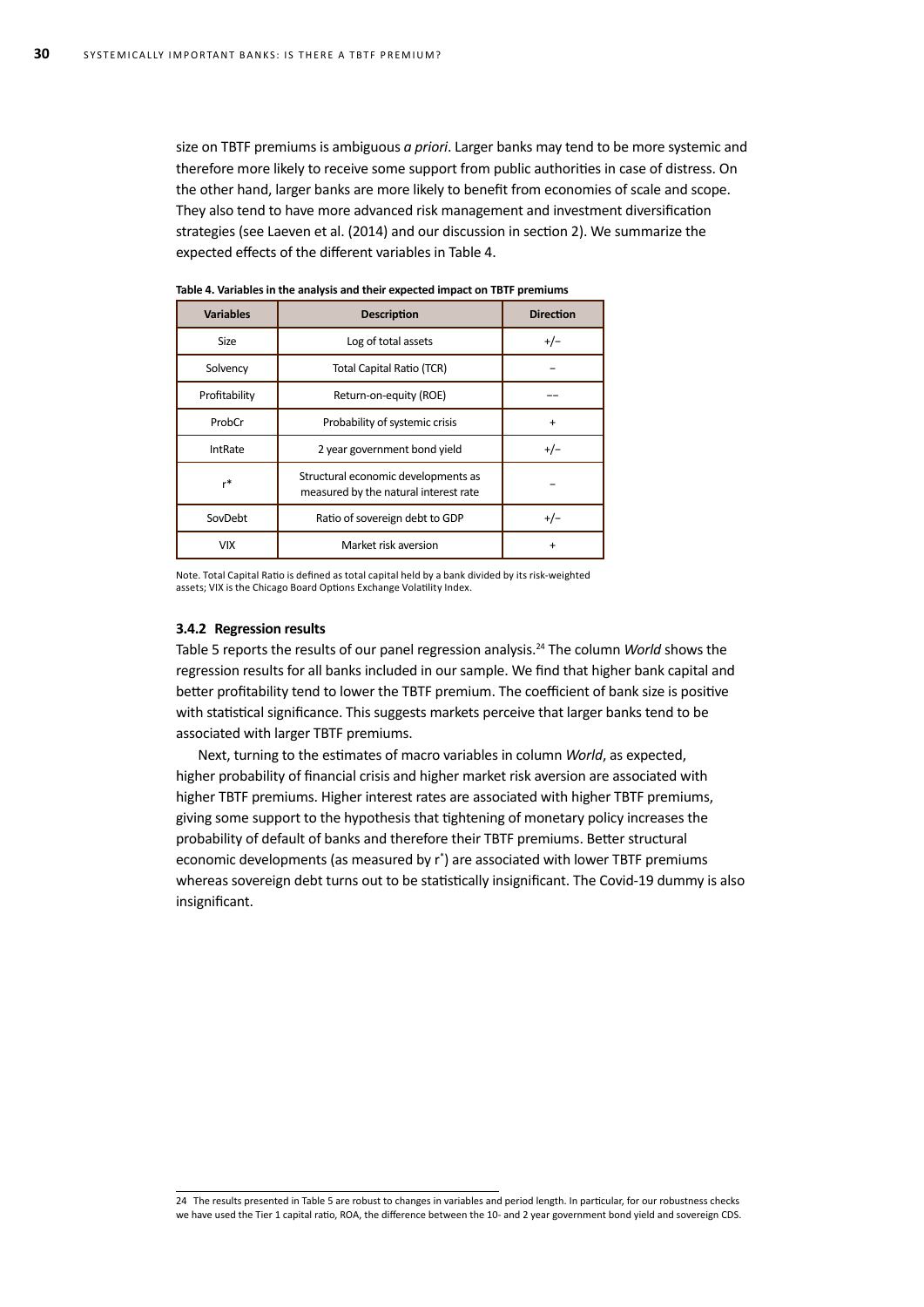| <b>TBTF</b><br><b>Variables</b>             | World                | <b>Nordic</b>        | <b>OE</b>            | Asia                 | <b>NA</b>            |
|---------------------------------------------|----------------------|----------------------|----------------------|----------------------|----------------------|
| Size                                        | $0.75***(0.00)$      | $6.22***(0.00)$      | $1.19***(0.00)$      | $1.48***(0.00)$      | $-0.01$<br>(0.97)    |
| <b>TCR</b>                                  | $-0.10***$ (0.00)    | $-0.08$ *** (0.00)   | (0.81)<br>0.01       | $-0.19***$ (0.00)    | $-0.07$<br>(0.10)    |
| <b>ROE</b>                                  | $-0.11***$ (0.00)    | $-0.16***(0.00)$     | $-0.14***$ (0.00)    | (0.46)<br>$-0.01$    | $-0.03***(0.00)$     |
| ProbCr                                      | $0.06***(0.00)$      | $0.09***(0.00)$      | $0.06***(0.00)$      | $0.04***(0.00)$      | $0.07***(0.00)$      |
| IntRate                                     | $0.53***(0.00)$      | $0.50**$ (0.03)      | $0.61***(0.00)$      | $-3.56***(0.00)$     | $-0.11$<br>(0.39)    |
| $r^*$                                       | $-1.82***(0.00)$     | $-1.89***(0.00)$     | $-0.62$<br>(0.12)    | $-1.03**$ (0.05)     | $-3.16***(0.00)$     |
| SovDebt                                     | $-0.02**$ (0.02)     | (0.24)<br>0.04       | $-0.00$<br>(0.81)    | 0.01<br>(0.52)       | $-0.16***(0.00)$     |
| <b>VIX</b>                                  | $0.13***(0.00)$      | $0.15***(0.00)$      | $0.13***(0.00)$      | $0.10***(0.00)$      | $0.13***(0.00)$      |
| D_Covid-19                                  | (0.17)<br>0.34       | $-2.45***(0.00)$     | $0.83**$ (0.03)      | $-0.29$<br>(0.44)    | $1.21***$ (0.00)     |
| No. Obs.<br>Adj. R-squared<br>Fixed-effects | 9,067<br>0.89<br>Yes | 1,221<br>0.91<br>Yes | 4,415<br>0.86<br>Yes | 1,082<br>0.90<br>Yes | 2,349<br>0.79<br>Yes |

#### **Table 5. Panel regression results**

Note. Size is the bank's total assets (log), TCR is the bank's total capital ratio, ROE denotes the bank's return-on-equity, ProbCr is the probability of systemic crisis, IntRate is the 2-year government bond yield, r\* is the natural interest rate, SovDebt denotes the sovereign debt-to-GDP ratio, VIX is the Chicago Board Options Exchange Volatility Index and D\_Covid-19 is a dummy variable with value 1 for the Covid-19 period covered by our analysis, i.e. from March 2020 to the end of the sample, March 2021. We include bank and country by year fixed-effects. Robust p-values are presented in parentheses \*\*\* p<0.01, \*\* p<0.05,  $*$  n<0.1.

When examining the results by regions, several differences emerge. Among macroeconomic variables, positive structural, long-term economic developments (measured by r\* ) appear to be associated with lower TBTF premiums, as expected. Higher probability of crisis and VIX are associated with higher TBTF premiums for all regions whereas the results for sovereign debt are mixed depending on the region. An increase in the government bond yield increases the premiums for banks in Europe and it lowers them for banks in Asia, possibly reflecting structural differences in the banking sector and the economy. One interpretation is that in countries characterized by both weak economic growth and a dominant banking sector, an increase in interest rates is more likely to lead to an increase in bank probability of default and therefore higher TBTF premiums. This may be the case for many countries in Europe.

Turning to the effect of bank characteristics, there are large differences in the impact of the bank *size* variable. Specifically, the coefficient of bank size in the Nordic region is higher than in other regions, especially compared to Other Europe. This may reflect the fact that the banking sector in the Nordic region is particularly large in relation to the size of the economy. Thus, all else equal, even a small change in bank size has a comparatively larger impact on TBTF premiums in the Nordic region compared to in Other Europe. Bank profitability is negatively associated with TBTF premiums for every region, although the impact is larger for Europe than Asia and North America. The coefficients for banks' capital ratios have the expected sign for every region except Other Europe, and they are not statistically significant in Other Europe and North America. More specifically for the Nordic region, a one percentage point increase in TCR is associated with a reduction of 8 basis points in TBTF premiums. It is not obvious how to assess the economic significance of these estimates. Assuming – just for illustrative purposes – that a third of the outstanding debt could be bailed-out in a crisis, the analysis indicates that a one percentage point increase of TCR corresponds to a reduction in the implicit subsidy of about 2 per cent in terms of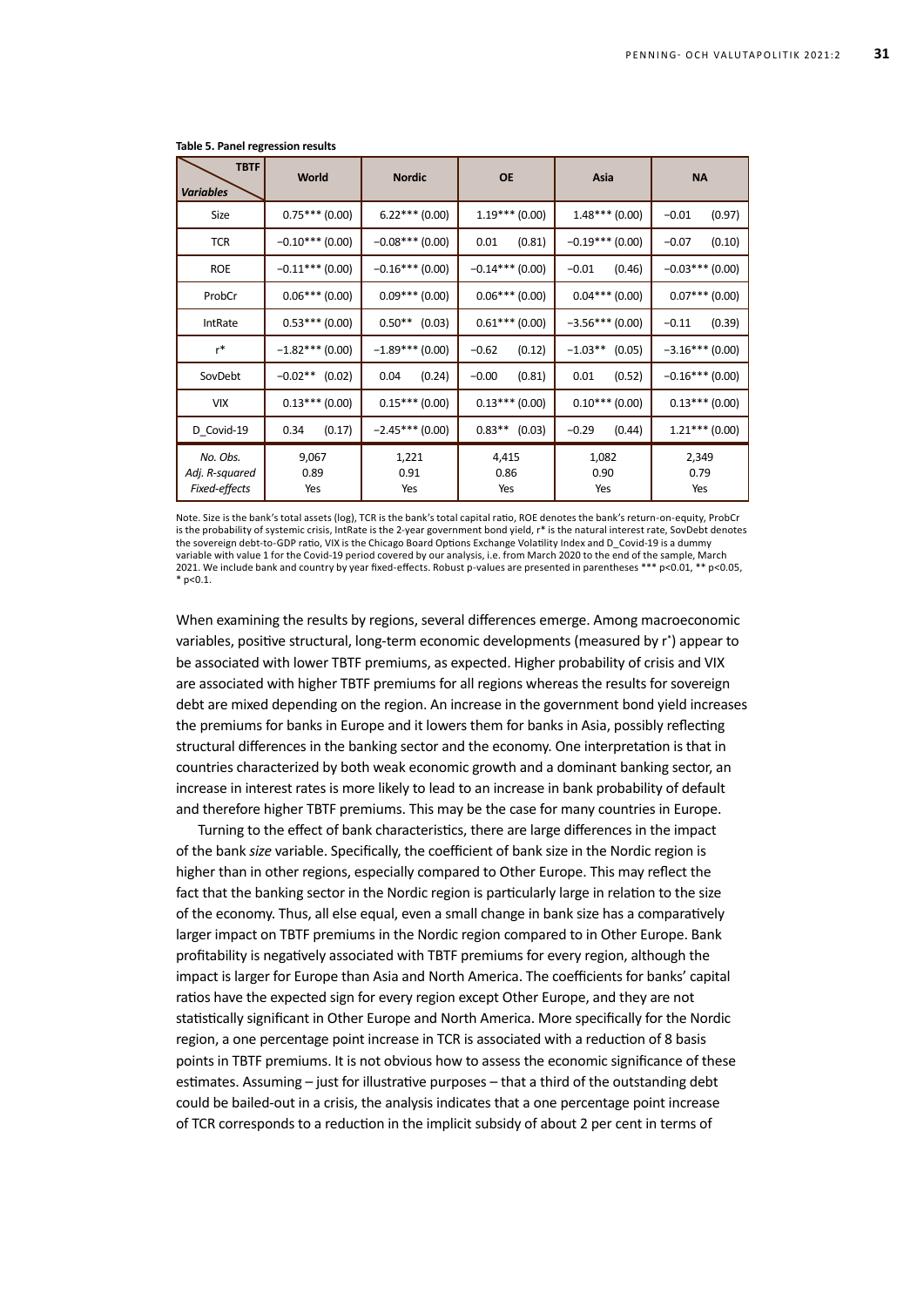average GDP of the region (at current prices, 2019).<sup>25</sup> These estimates are highly uncertain but indicate that the economic impact of these TBTF premiums is not insignificant.

Finally, we examine the effect of the Covid-19 pandemic through the variable: *D\_Covid-19*. TBTF premiums increased during the pandemic crisis and reached a peak during the summer of 2020. After that, they started to gradually decline for most countries and, in fact, for several countries by the end of our sample, i.e. March 2021, they had returned to levels close to those prevailing before the Covid-19 pandemic. The analytical results in Table 5 show that the Covid-19 shock increased TBTF premiums for the *World*, but this is not statistically significant. However, when analysed by region, there are significant differences. In fact, the Covid-19 period is associated with an increase in TBTF premiums for banks in Other Europe and North America whereas it has a negative sign for banks in the Nordic region (significant) and Asia (non-significant). These results are broadly in line with the evidence of the larger negative economic implications of the pandemic crisis for Other Europe and North America compared to the other regions we analyse; see, for example, IMF (2021). However, the results must be taken *cum grano salis* given the relatively short length of the Covid-19 period analysed. In addition, the interventions by public authorities eased market conditions and significantly influenced the ability of firms to withstand the economic consequences of the pandemic with potential confounding effects on TBTF premiums.

All in all, the analysis shows that the main driving factors of TBTF premiums and their significance differ across regions. Even within Europe, the determinants of TBTF premiums for banks in the Nordic region appear to be different from those of other European banks. In particular, bank size and capital appear to matter more for TBTF premiums in Nordic region than in Other Europe.

#### **3.4.3 The relative influence of TBTF determinants has changed**

In the previous section, we showed that bank size matters for the dynamics of TBTF premiums. Laeven et al. (2014) lists three main reasons why bank size matters for systemic risk and, ultimately, for TBTF premiums: a) large banks may benefit from better diversification, which reduces risks. They may also carry out market-based activities more competitively; b) the cost of debt for large banks is lower if they are perceived to be TBTF and c) large bank have specific corporate governance challenges, which increase their leverage and risk-taking. Thus, a larger bank size would be associated with lower TBTF premiums in the first case and higher in the following two.

Yet, the relative significance of the determinants of TBTF premiums may be changing over time. Antill and Sarkar (2018) document that bank size has become a less significant driver of systemic risk compared to other factors such as financial system interconnectedness and complexity. The reason for this change is still not fully clear.

In order to test whether this finding is also true for the TBTF premiums of banks in our sample, we deploy a modified specification of equation (2) that includes interaction terms between variables of interest and year dummy variables. This dynamic set-up enables us to assess whether a coefficient of interest evolves in a statistically significant manner over time.<sup>26</sup> Figure 4 shows the average coefficients of bank size by sub-periods. The larger the coefficient, the larger the impact that a change in assets has on premiums. The coefficient increased during GFC. Since then, it has declined. This suggests that the importance of bank size, while still being a key determinant of TBTF premiums, has been declining.

<sup>25</sup> To translate the premiums in monetary terms we have multiplied it by the amount of debt that could be bailed out. However, the bailout-able debt is unknown *ex ante* and it is one reason why translating the premiums into monetary terms is not straightforward. In the text, we have assumed that one third of the outstanding debt would be bailed out, but these estimates are only for illustrative purposes.

<sup>26</sup> We provide detailed results in Appendix C.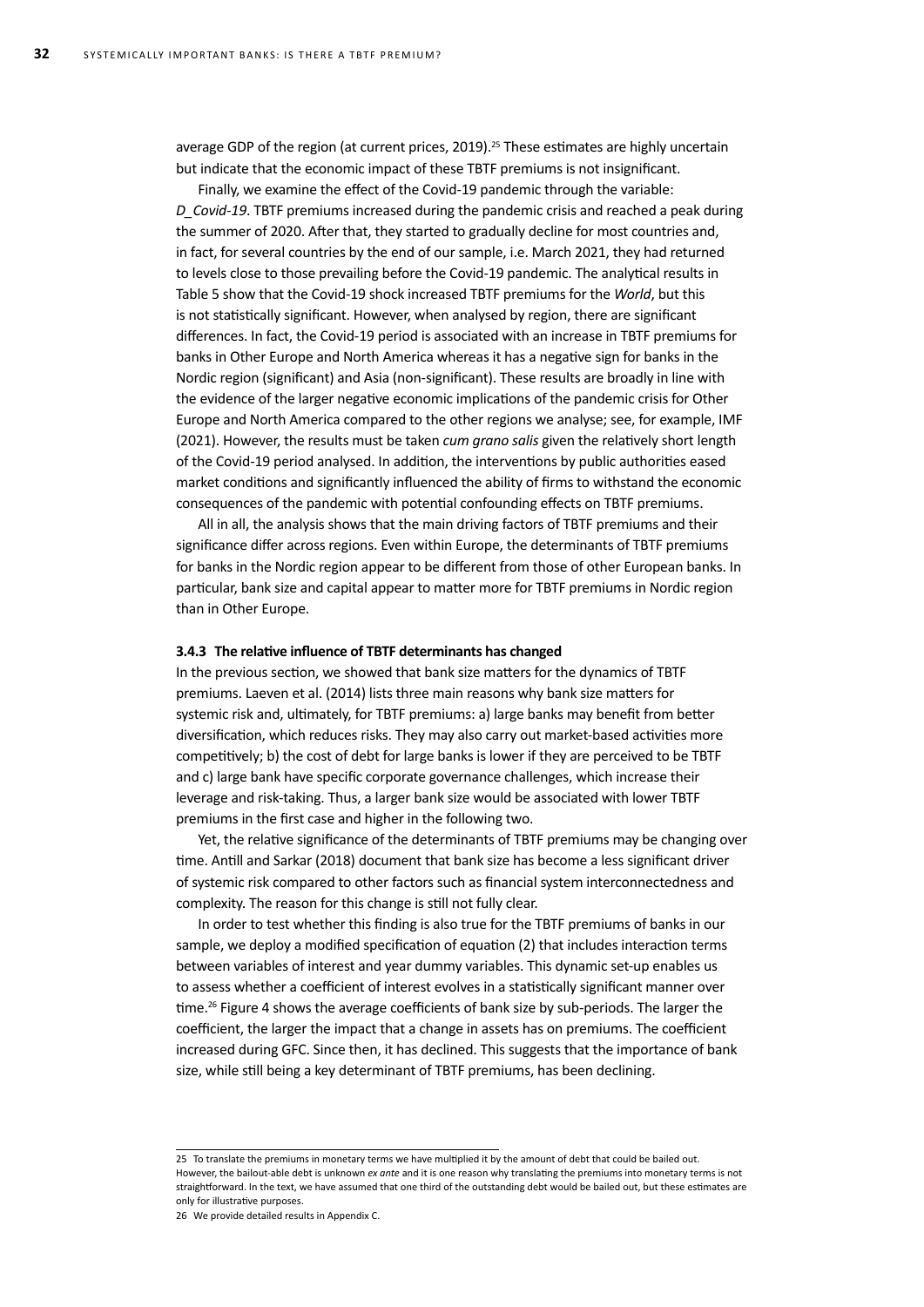Figure 4 also shows that while the importance of bank size has fallen, the significance of bank profitability as an explanatory variable has steadily increased over the same period, as the coefficient has become increasingly negative. Goel et al. (2021) find that profitability has been a key determinant but often overlooked when analysing the response of SIBs to regulatory reforms. They argue that profitability has been a more important determinant of a bank's response to the TBTF regulation than factors such as the business model or domicile. They find that only banks that are less profitable have reduced their systemic footprint. Our results show that profitability has become more of a key driver of TBTF premiums after the GFC, suggesting that as banks' response to regulation was determined by the level of profitability, investors' perceptions of TBTF premiums correspondingly pivoted towards bank profitability.

In Figure 4, we also investigate the impact of bank capital on TBTF premiums. It has considerably changed over time. In the pre-GFC period, an increase in bank capital is associated with higher TBTF premiums, but this relationship has changed significantly over time. The impact of capital on TBTF premiums turned negative in the reform implementation period, implying that an increase in capital is associated with a reduction in TBTF premiums. This positive sign of the impact of capital on TBTF premiums before the GFC is in line with previous evidence on the inability of the pre-GFC capital regulation to prevent a crisis and the need for governments around the world to step in with emergency support and bail out the financial sector. In fact, capital adequacy ratios of banks that benefitted from bailout during the GFC tended to be even higher than those of other banks, see IMF (2009). In addition, many banks that were rescued during the GFC appeared to be in compliance with minimum capital requirements shortly before and even during the crisis. During the post-GFC period, Basel III rules made capital requirements more stringent and the requirements were gradually implemented. Our results suggest that market participants have come to view the new set of capital standards (and total bank capital) as increasingly more informative about bank performance and ability to withstand losses. Starting from 2010, total capital requirements are negatively associated with TBTF premiums. However, our analysis cannot exclude that these results may also be driven by the normalization of financial and economic conditions after the GFC.



Sources: Bloomberg, Markit and authors' own calculations

From the perspective of the TBTF issue, the results on bank size, profitability and bank capital suggest that market participants' perception of what determines a bank to be TBTF has moved away from sheer size. It is reasonable that after the GFC and implementation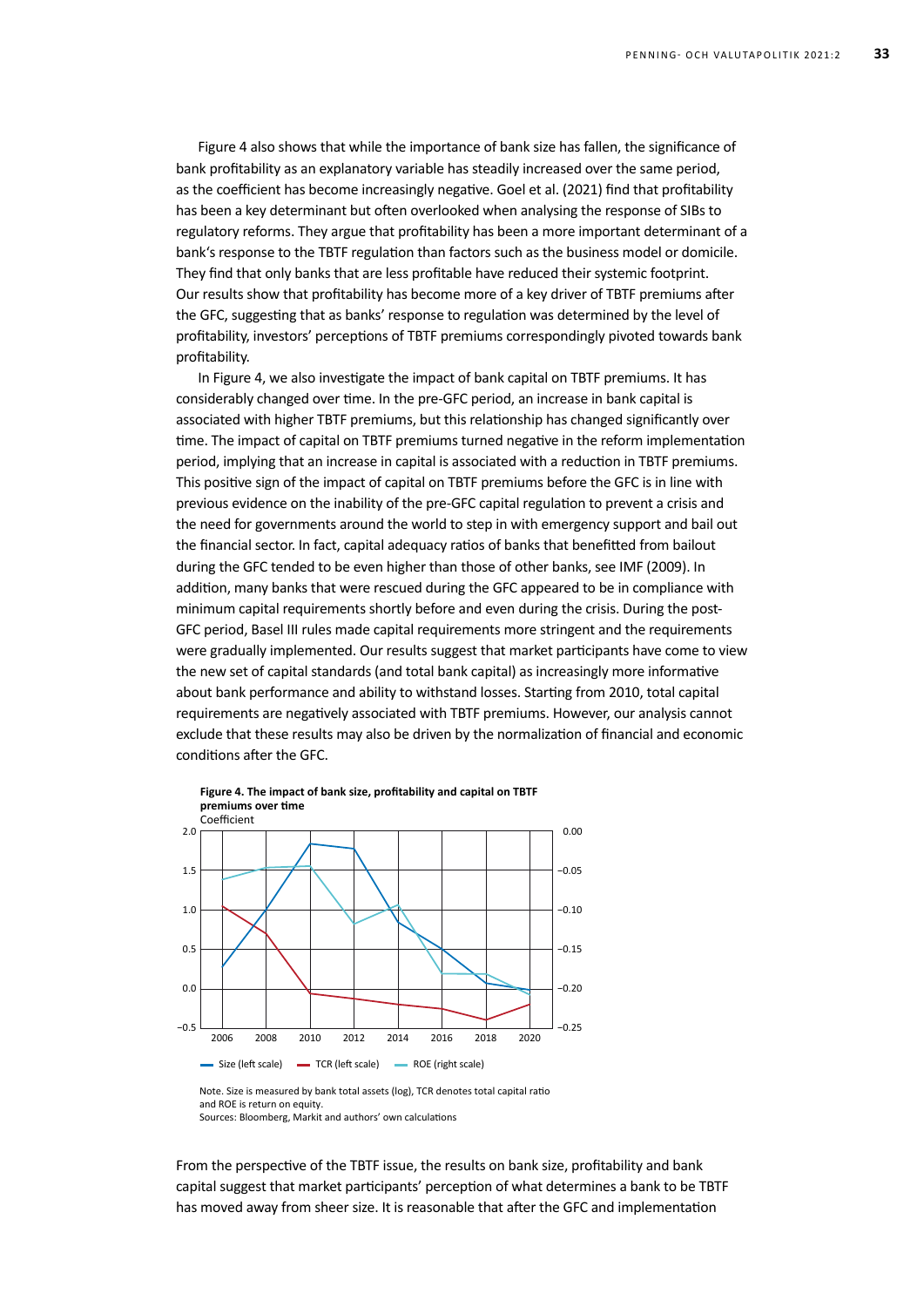of Basel III regulatory changes and bank resolution reforms, market perceptions have been recalibrated and that bank profitability and larger capital buffers have increasingly become more relevant for market participants' assessment of TBTF premiums.

Notably, the changing perceptions may have contributed to the higher level of TBTF premiums during the reform implementation period compared to in the pre-GFC period. As bank profitability declined dramatically after the GFC for a majority of banks in our sample and remained subdued for most of the period we examine, the heightened attention on bank profitability as a key driver of TBTF premiums may have contributed to keeping them at higher levels than during the pre-GFC period. In addition, our results point to a relatively larger influence of bank profitability compared to, for example, total capital. This suggests that the influence of increased capital ratios on market participants' assessment of TBTF may have been counterbalanced by the relatively poor development of bank profitability during the reform implementation period in many countries.

### 3.5 Heterogeneity among types of SIBs

In the literature and previous policy work, SIBs are commonly treated as a relatively uniform sample of banks.<sup>27</sup> But is this the case in reality? In this section, we analyse whether and to what degree G-SIBs and D-SIBs differ with respect to the evolution of TBTF premiums and whether and to what degree determinants of TBTF premiums vary between the two groups.<sup>28</sup>

In the following analysis, we classify our sample into G-SIBs and D-SIBs. We include a bank in the group of G-SIBs if it appears at least once on the G-SIB list, as published by the FSB, and apply its status through all the periods. We include banks in the D-SIB group that have been designated as such by national authorities. We limit this part of the analysis to European banks. There are two reasons for this: a) we avoid mixing potentially larger regional differences between European countries and other regions; b) we have a more balanced group of G-SIBs and D-SIBs from Europe.<sup>29</sup> The banks included can be found in Appendix B. In the analysis of this section, we use the subset of banks, i.e. 14 G-SIBs and 18 D-SIBs from the Nordic region and Other Europe.

Figure 5 shows TBTF premiums for both European G-SIBs and D-SIBs over time.

<sup>27</sup> BCBS (2019) contains a more general analysis of the differences between G-SIBs and other banks in the G-SIB sample. However, it does not deal with the TBTF premiums of these banks.

<sup>28</sup> With regard to the impact of resolution reforms on TBTF premiums, FSB (2021) uses the RRI index in regression analysis and points out that its coefficient is larger for D-SIBs than G-SIBs and statistically significant only for D-SIBs. See FSB (2021) – Addendum to the Technical Appendix for details.

<sup>29</sup> We use the list of D-SIBs regularly published by the European Banking Authority (EBA). We select the banks that have been continuously present over the period of our analysis and for which market data are available. Our D-SIB group includes Erste Bank, Raiffeisen Bank, KBC, Commerzbank, Danske Bank, BBVA, BFA (Bankia), Caixia, Banco Popular Español, Banco de Sabadell, Lloyds, Banca Monte dei Paschi di Siena, Intesa Sanpaolo, DNB, Banco BPI, SEB, Handelsbanken, and Swedbank. The G-SIB group includes Credit Suisse, UBS, Deutsche Bank, Santander, Crédit Agricole, BNP Paribas, Société Générale, Barclays, HSBC, RBS, Standard Chartered, Unicredit, ING, and Nordea. Nordea changed from being classified as a G-SIB to a D-SIB in 2019, but for sake of simplicity and because the period is relatively short, we keep it in the G-SIB group. Note that due to the availability of data for several countries, we have only G-SIBs (for example, Switzerland) or only D-SIBs (for example, Denmark).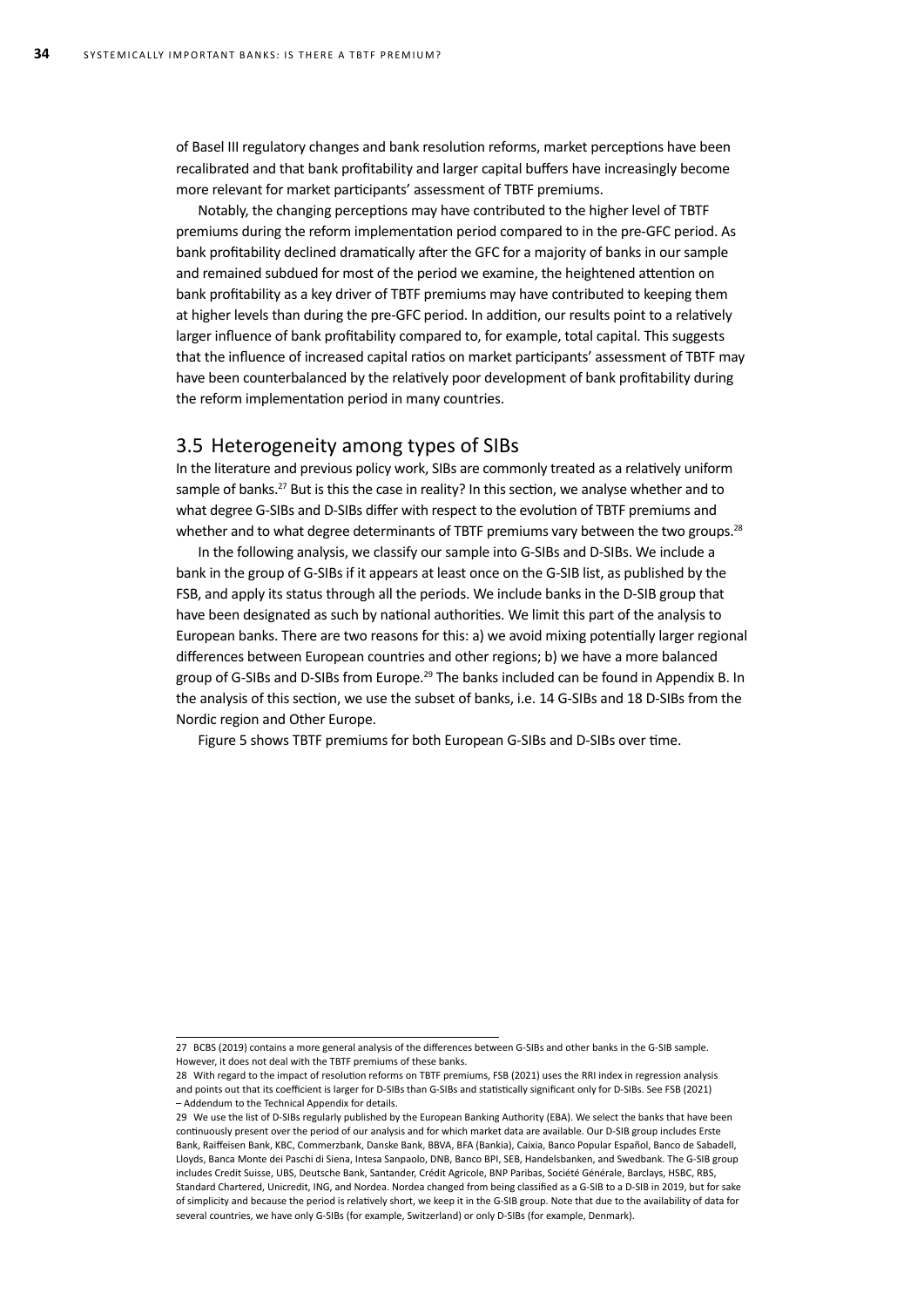

Sources: Bloomberg, Markit and authors' own calculations

Figure 5 shows that D-SIBs have lower TBTF premiums. After the GFC, the difference in premiums for the two groups has become larger as D-SIBs premiums have declined more than those of G-SIBs. In addition, the difference has reached a level close to that prevailing before the GFC.

What drives these results? We rerun the empirical analysis as in equation (4) but we add interaction terms between a G-SIB dummy and the variables in the vector *Bank*, i.e. size (total assets), capital (total capital ratio) and profitability (ROE), and in the vector *Macro* as follows:

(5) 
$$
\text{TBTF}_{it} = \alpha + \gamma_i + \beta_{m1} \text{Macro}_{ct} + \beta_{m2} \text{Macro}_{ct} * G-SIB_{it} + \beta_{b1} \text{Bank}_{it} + \beta_{b2} \text{Bank}_{it} * G-SIB_{it} + \delta_c * \text{year}_t + \text{Covid}_t + \epsilon_{it}
$$

The G-SIB dummy takes value one for banks that are in the G-SIB group and zero otherwise.<sup>30</sup> The interaction terms measure the difference in the effect of being a G-SIB compared to other bank types, i.e., in our sample, D-SIBs.

<sup>30</sup> The interaction term can be regarded as an adjustment to the slope coefficients of the variables in the vector *Bank*.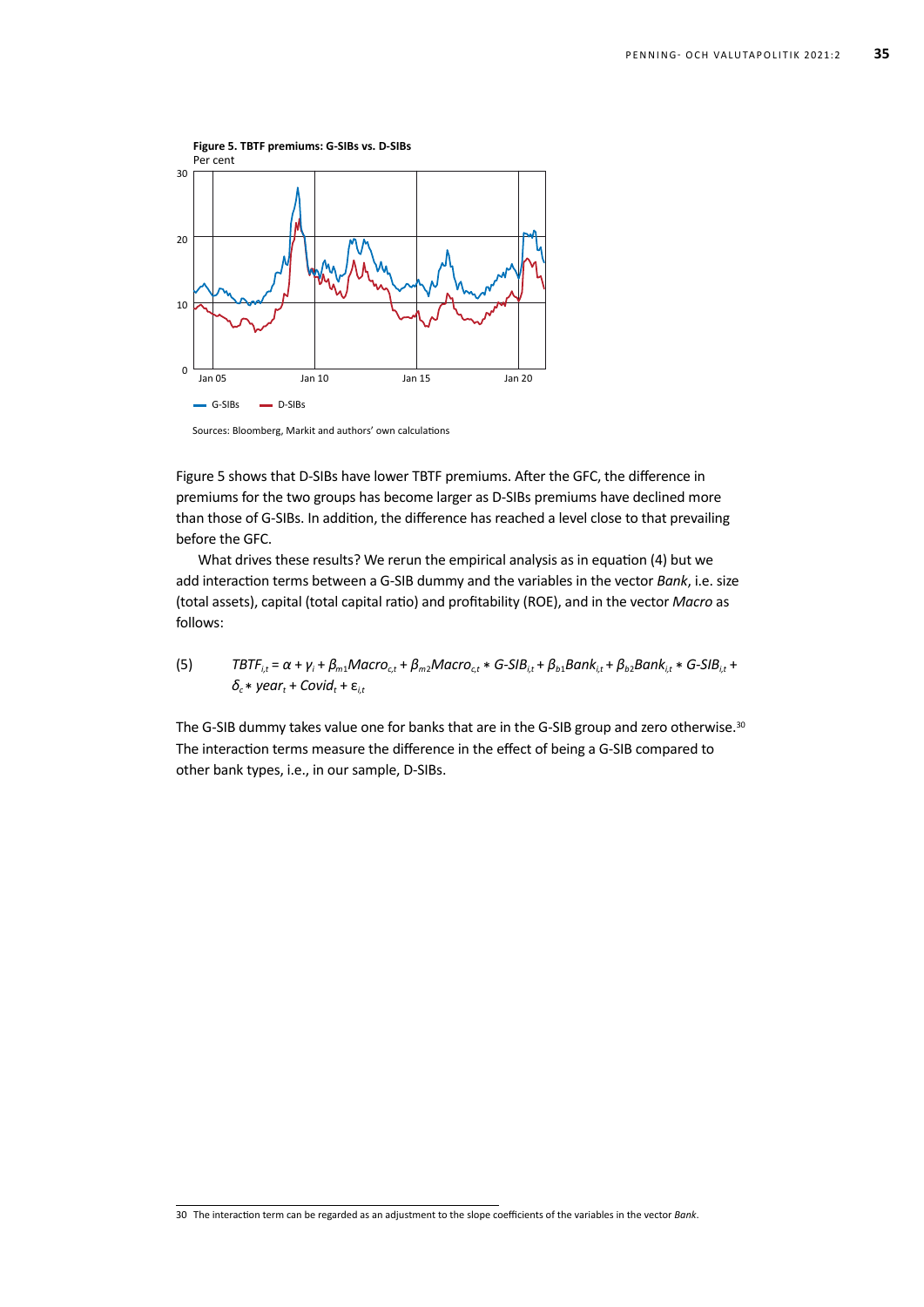| <b>Variables</b>                                             | <b>TBTF</b>                    |  |  |
|--------------------------------------------------------------|--------------------------------|--|--|
| Size                                                         | $1.66***(0.00)$                |  |  |
| Size*G-SIB                                                   | $-1.33***(0.00)$               |  |  |
| <b>TCR</b>                                                   | $-0.14***$ (0.00)              |  |  |
| TCR*G-SIB                                                    | $0.14***$ (0.00)               |  |  |
| <b>ROE</b>                                                   | $-0.13***(0.00)$               |  |  |
| ROE*G-SIB                                                    | $-0.11***$ (0.00)              |  |  |
| ProbCr                                                       | $0.07***(0.00)$                |  |  |
| ProbCr*G-SIB                                                 | $-0.01***$ (0.00)              |  |  |
| IntRate                                                      | $0.54***(0.00)$                |  |  |
| IntRate*G-SIB                                                | $0.41***$ (0.00)               |  |  |
| $r^*$                                                        | $-0.62*$<br>(0.07)             |  |  |
| $r^*$ * G-SIB                                                | $-0.87***$ (0.00)              |  |  |
| SovDeb                                                       | $0.03***$ (0.03)               |  |  |
| SovDebt*G-SIB                                                | $-0.05***(0.00)$               |  |  |
| <b>VIX</b>                                                   | $0.12***$ (0.00)               |  |  |
| VIX*G-SIB                                                    | $0.02**$ (0.05)                |  |  |
| D Covid-19                                                   | $-0.17$<br>(0.25)              |  |  |
| No. Obs.<br>Adj. R-squared<br><b>Fixed Effects</b><br>Region | 5,636<br>0.88<br>Yes<br>Europe |  |  |

#### **Table 6. Panel regression: G-SIBs vs. D-SIBs**

Note. Size is the bank's total assets (log), TCR is total capital ratio, ROE denotes return-on-equity, ProbCr is the probability of a systemic crisis, IntRate is the 2-year government bond yield, r\* is the natural interest rate, SovDebt denotes the sovereign debt-to-GDP ratio, VIX is the Chicago Board Options Exchange Volatility Index and D\_Covid-19 is a dummy variable with value 1 for the Covid-19 period covered by our analysis, i.e. from March 2020 to the end of the sample, March 2021. We only include banks from the Nordic region and Other Europe, see Appendix B for a list of the banks in the analysis. We include bank and country by year fixed effects. We present robust p-values in parenthesis, \*\*\* p<0.01, \*\* p<0.05, \* p<0.1.

The results in Table 6 confirm our previous finding that, in general, an increase in bank size is associated with an increase in TBTF premiums. Larger banks have higher TBTF premiums. However, when the interaction term with the dummy for G-SIBs is included, the coefficient turns negative, indicating that the positive correlation between size and TBTF premium is driven by the D-SIBs and that the effect of size on TBTF premiums for G-SIBs is muted. Thus, size seems to be less of a TBTF premium driving factor for G-SIBs, potentially because they are already seen as TBTF, and that any additional size does not affect that assessment.

Similarly, in line with the overall results from Table 3, as a bank's capital increases, the TBTF premium falls significantly. However, that does not seem to be the case for G-SIBs, as we get a significantly positive coefficient for the interaction term between capital and G-SIB status. Thus if a G-SIB increases its capital, the bank's TBTF premium does not fall. Market participants still seem to assess it as TBTF.

Interestingly, the coefficient for the probability of a crisis also has a different sign for the multiplicative term. The coefficient for the probability of a crisis is similar to our results in Table 3, indicating that when the probability of a crisis increases, TBTF premiums increase significantly. However when looking at the G-SIBs only, the coefficient turns statistically significant and negative. A potential explanation is that G-SIBs already are considered to be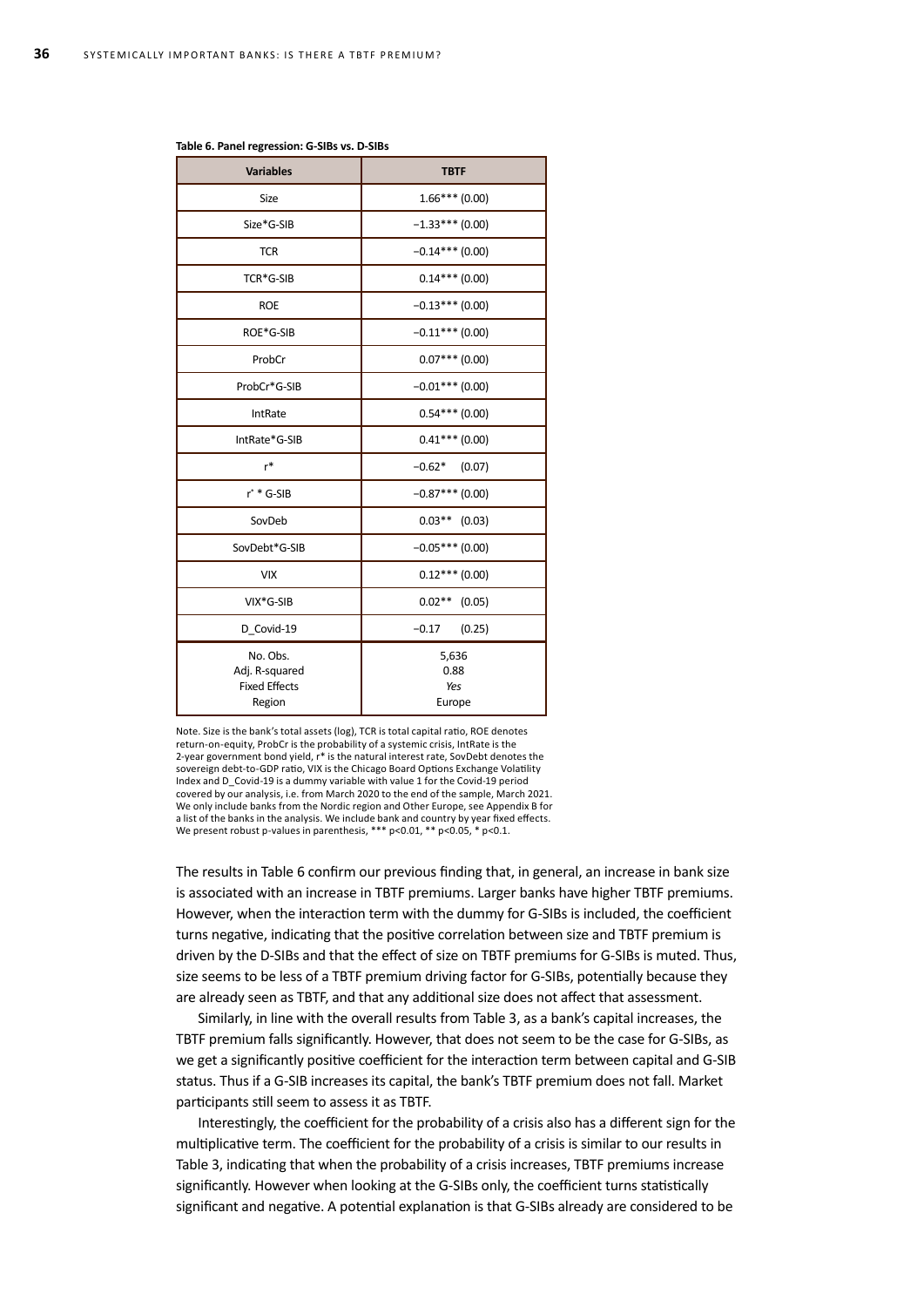TBTF. It is also possible that the uncertainty about how to coordinate a resolution of a G-SIB is larger than for a D-SIB. Thus, in line with the result from Figure 5, as G-SIBs have higher TBTF premiums the additional increase may be lower as a crisis looms.

The effect of the sovereign debt-to-GDP is interesting. In the regression for the *World* (Table 3), the coefficient is negative and significant, indicating that the higher the sovereign debt is, the lower the TBTF premiums are. Looking at the Nordic region and Other Europe, the coefficients are not statistically significant. When we look at the same coefficient in Table 4, with data only from European banks, the coefficient becomes statistically significant and positive, indicating that as sovereign debt increases, TBTF premiums also increase. However, when multiplied by the G-SIB dummy, the coefficient is negative. In general terms, our results suggest that country-specific variables, such as public debt, matter less for G-SIBs than D-SIBs, potentially reflecting G-SIBs' less dependence on country-specific characteristics.

These results need to be interpreted with care because the number of European banks included in the analysis is relatively small. Nonetheless, they suggest that when factors such as bank size and bank capital are considered, there are clear differences in TBTF premiums between G-SIBs and D-SIBs, and these differences refer both to the levels of these premiums but also to the driving forces. This heterogeneity warrants further analysis and a continued monitoring by policy makers.

## 4 Conclusion

In this article, we provide an overview of the systemically important banks and the reforms to address too-big-to-fail (TBTF) problem. The overarching aim of the reforms was to increase the resilience of the banking system and mitigate the TBTF problem. The key elements of the framework comprise additional loss-absorbing capacity and resolution requirements for SIBs.

One quantitative approach to assess the effects of the reforms is to measure TBTF premiums. They increase because SIBs may benefit from an implicit funding subsidy that reflects the probability of bailout. Incentives to take on risk in financial institutions can also push TBTF premiums higher. This, in turn, increases both the likelihood and cost of bank failures.

In this article, we calculate the premiums using a Merton-type structural credit pricing model. We find that TBTF premiums diminished after 2012. This development coincides with the time when post-crisis reforms were announced and implemented for the countries in our sample.

However, our results show that there is a significant regional variation in the evolution of TBTF premiums, with reductions in premiums for Europe and Unites States but less for Asia. In addition, we show that while TBTF premiums have decreased for large European banks, there is considerable variation also within Europe. We provide novel evidence on banks in the Nordic region having lower TBTF premiums than other European banks.

We also analyse the determinants of TBTF premiums and find that the factors that affect the premiums have changed over time, in particular after the GFC. Bank size appears to matter less now than earlier, whereas the significance of bank capital and bank profitability as drivers of TBTF premiums has increased considerably. Notably, before 2010, higher bank capital signalled higher TBTF premiums, while after the GFC, higher bank capital signals lower TBTF premiums.

Furthermore, we investigate whether there are differences in the determinants of TBTF premiums of G-SIBs versus D-SIBs. Notably, we find that size is positively associated with TBTF premiums but primarily for D-SIBs. Compared to D-SIBs, TBTF premiums for G-SIBs are negatively associated with size. We also find some evidence that bank capital reduces TBTF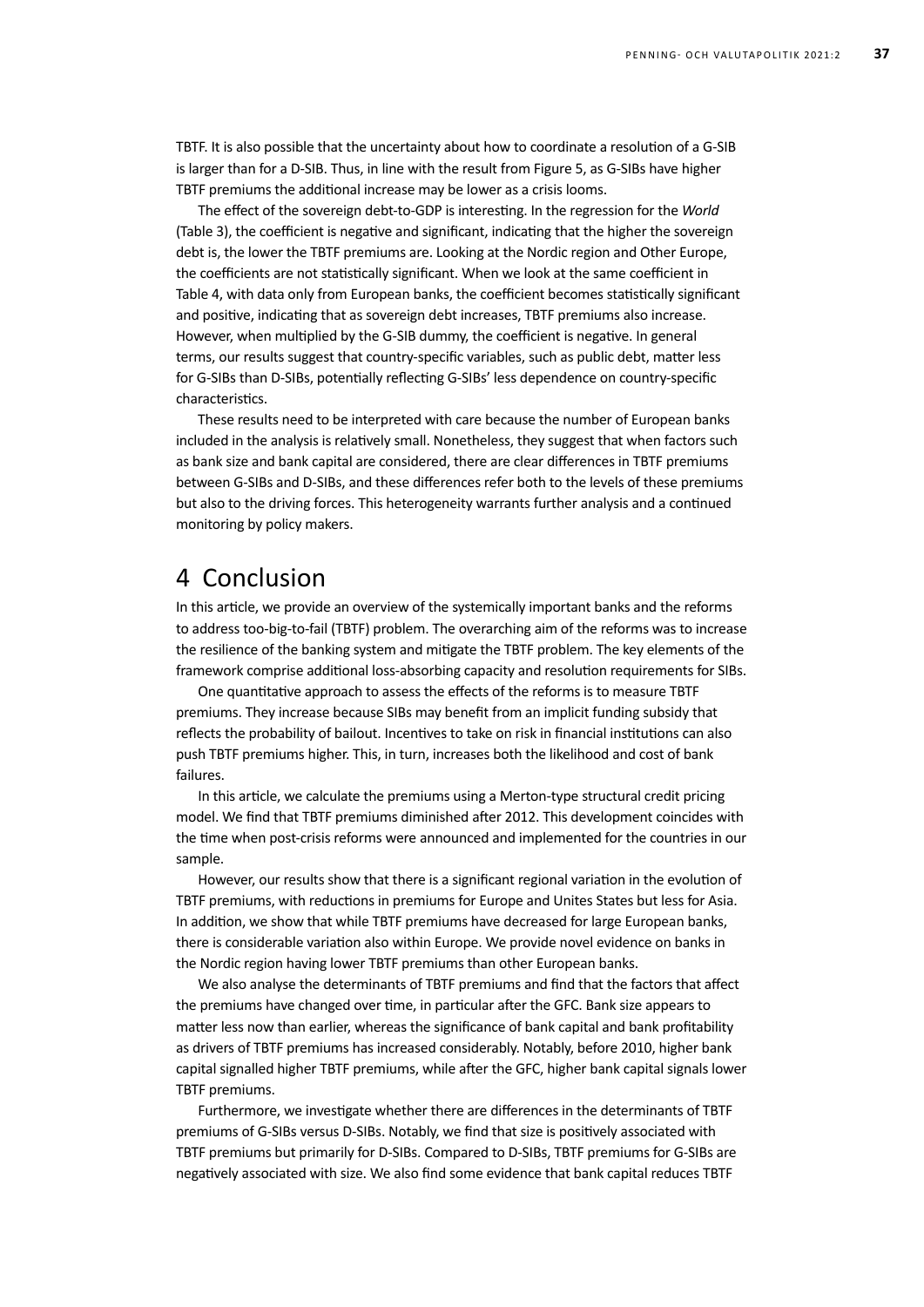premiums for D-SIBs whereas improvement in profitability lowers them for both G-SIBs and D-SIBs.

Finally, the Covid-19 crisis appears to have increased TBTF premiums in North America and Europe – but not in the Nordic countries, and not in Asia.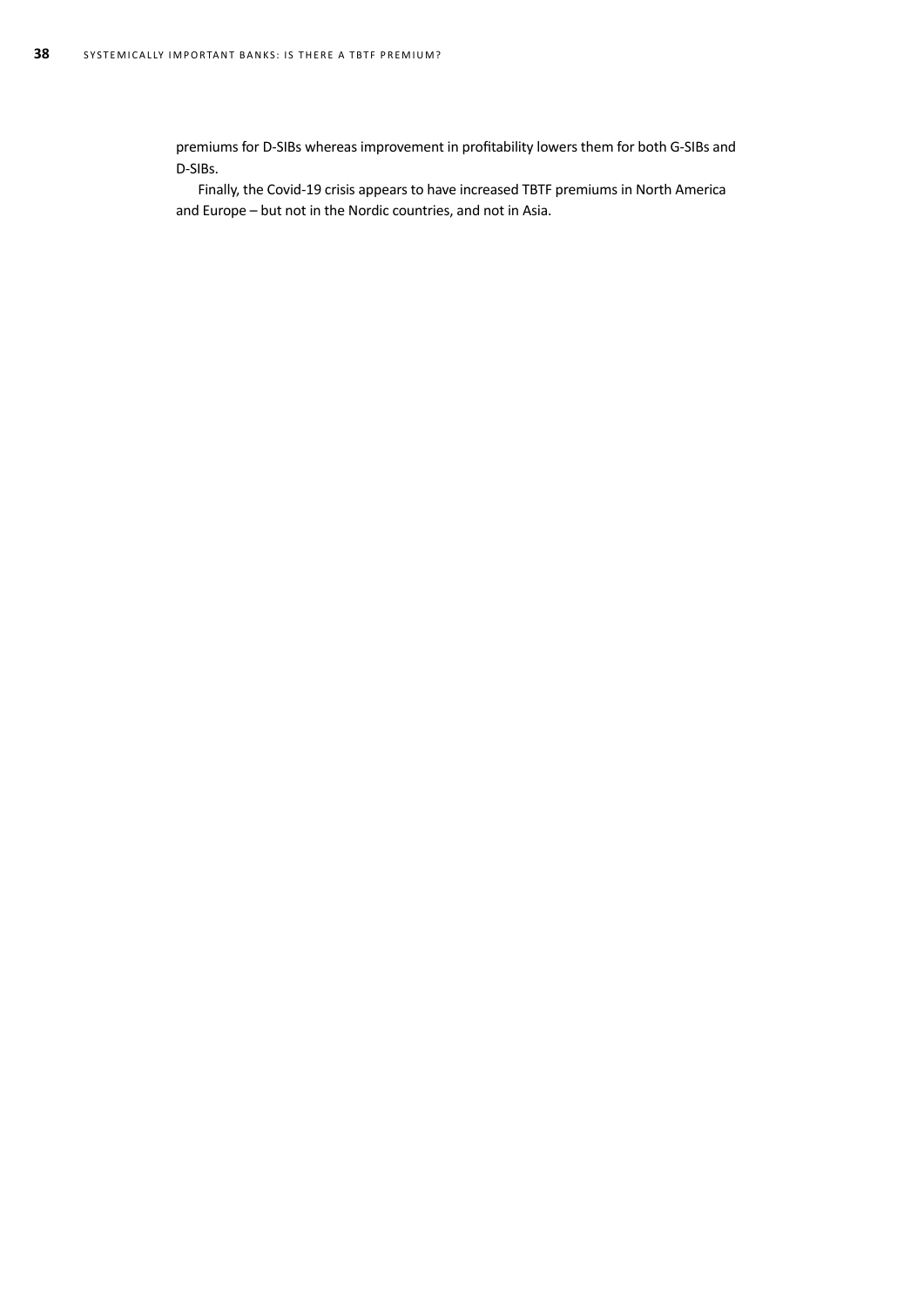## References

Antill, Samuel and Asani Sarkar (2018), 'Is Size Everything?', FRB of New York, Staff Report no. 864.

BCBS (2011), 'Global systemically important banks: assessment methodology and the additional loss absorbency requirement', Rules text, November 2011, Basel Committee on Banking Supervision.

BCBS (2012), 'A framework for dealing with domestic systemically important banks', October 2012, Basel Committee on Banking Supervision.

BCBS (2013), 'Global systemically important banks: updated assessment methodology and the higher loss absorbency requirement', July 2013, Basel Committee on Banking Supervision.

BCBS (2016), 'Systemically important banks: Basel Committee publishes implementation assessments on frameworks', June 2016, Basel Committee on Banking Supervision.

BCBS (2017a), 'Basel III leverage ratio framework – Executive summary', FSI Executive Summaries, October 2017, Basel Committee on Banking Supervision.

BCBS (2017b), 'Basel III: Finalising post-crisis reforms', December 2017, Basel Committee on Banking Supervision.

BCBS (2018), 'Global systemically important banks: revised assessment methodology and the higher loss absorbency requirement', July 2018, Basel Committee on Banking Supervision.

BCBS (2019), 'An examination of initial experience with the global systemically important bank framework', BCBS Working paper 34, Basel Committee on Banking Supervision.

BCBS (2020), 'Governors and Heads of Supervision announce deferral of Basel III implementation to increase operational capacity of banks and supervisors to respond to Covid-19', Press release, 27 March 2020, Basel Committee on Banking Supervision.

Beccalli, Elena and Ludovico Rossi (2017), 'Economies or Diseconomies of Scope in the EU Banking Industry?', mimeo, Università Cattolica del Sacro Cuore (Italy) and University of Reading (UK).

Berger, Allen N., Rebecca S. Demsetz and Philip E. Strahan (1999), 'The consolidation of the financial services industry: Causes, consequences and implications for the future', *Journal of Banking and Finance*, vol. 23 no. 2–4, pp. 135–194.

Black, Fischer and Myron Scholes (1973), 'The pricing of options and corporate liabilities', *Journal of Political Economy*, vol. 81, no. 3, pp. 637–654.

Boot, Arnoud (2017), 'The Future of Banking: From Scale & Scope Economies to Fintech', *European Economy – Banks, Regulation and the Real Sector*, no. 2.

Boyd, John and Gianni De Nicolo (2005), 'The theory of bank risk taking competition revisited', *Journal of Finance*, vol. 60, no. 3, pp. 1329–1343.

Boyd, John, Gianni de Nicolo and Abu M. Jalal (2006), 'Bank risk taking and competition revisited: New Theory and Evidence', IMF Working paper, WP/06/297.

Dwyer, Douglas, Zan Li, Shisheng Qu, Heather Russell and Jing Zhang (2010), 'CDS-implied EDF™ credit measures and fair-value spreads', Moody's Analytics.

ECB (2020), 'Guide on the supervisory approach to consolidation in the banking sector', Public Consultation [ECB Guide on the supervisory approach to consolidation in the banking sector](https://www.bankingsupervision.europa.eu/legalframework/publiccons/html/consolidation.en.html)  [\(europa.eu\)](https://www.bankingsupervision.europa.eu/legalframework/publiccons/html/consolidation.en.html).

Engle, Robert and Tianyue Ruan (2019), 'Measuring the probability of financial crisis', PNAS September 10, 2019 116 (37) 18341–18346; [https://doi.org/10.1073/pnas.1903879116.](https://doi.org/10.1073/pnas.1903879116)

FSB (2014), 'Key Attributes of Effective Resolution Regimes for Financial Institutions', October, Financial Stability Board.

FSB (2015), 'Principles on Loss-absorbing and Recapitalisation Capacity of G-SIBs in Resolution, Total Loss-absorbing Capacity (TLAC) Term Sheet', November 2015, Financial Stability Board.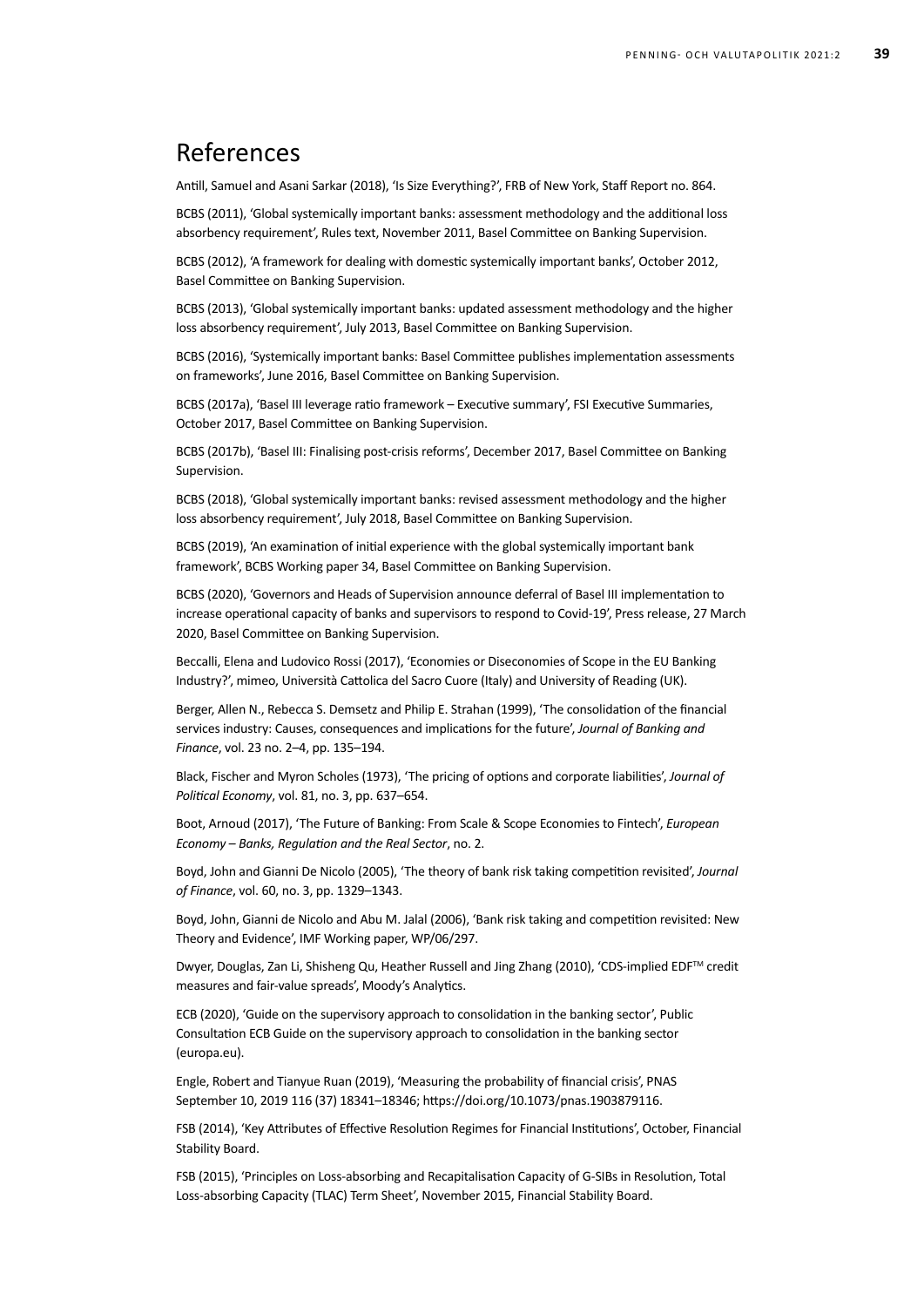FSB (2020), '2020 list of global systemically important banks (G-SIBs)', November 2020, Financial Stability Board.

FSB (2021), 'Evaluation of the effects of too-big-to-fail reforms', April 2021, Financial Stability Board.

Finger, Christopher, Vladimir Finkelstein, Jean-Pierre Lardy, George Pan, Thomas Ta and John Tierney (2002), CreditGrades technical document, Risk Metrics Group.

Goel, Tirupam, Ulf Lewrich and Aakriti Mathur (2021), 'Does regulation only bite the less profitable? Evidence from the too-big-to-fail reforms', BIS working paper, no. 922.

G-20 (2009), 'Leaders statement – The Pittsburgh summit', 24–25 September.

Holston, Kathryn, Thomas Laubach, and John C. Williams (2017), 'Measuring the Natural Rate of Interest: International Trends and Determinants', *Journal of International Economics*, vol. 108, pp. 39–75.

IMF (2009), 'Detecting Systemic Risk', Global Financial Stability Report, ch. 3.

IMF (2014), 'How Big Is The Implicit Subsidy For Banks Considered Too Important To Fail?', Global Financial Stability Report, ch. 3.

IMF (2021), *World Economic Outlook Update*, January 2021.

Jensen, Michael C. (1986), 'Agency Cost of Free Cash Flow, Corporate Finance, and Takeovers', *American Economic Review*, vol. 76, no. 2, pp. 323–329.

Jensen, Michael C. and William H. Meckling (1976), 'Theory of the Firm: Managerial Behavior, Agency Costs and Ownership Structure', *Journal of Financial Economics*, vol. 3, no. 4, pp. 305–360.

Laeven Luc, Lev Ratnovski and Hui Tong (2014), 'Bank Size and Systemic Risk', IMF Staff Discussion Note, no. 1404.

Merton, Robert C. (1974), 'On the pricing of corporate debt: the risk structure of interest rates', *Journal of Finance*, vol. 29, no. 2, pp. 449–470.

Sarkar, Asani (2020), 'Did Too-Big-To-Fail Reforms Work Globally?', Federal Reserve Bank of New York, Liberty Street Economics, [https://libertystreeteconomics.newyorkfed.org/2020/09/did-too-big-to-fail](https://libertystreeteconomics.newyorkfed.org/2020/09/did-too-big-to-fail-reforms-work-globally.html)[reforms-work-globally.html.](https://libertystreeteconomics.newyorkfed.org/2020/09/did-too-big-to-fail-reforms-work-globally.html)

Schaeck, Klaus, Martin Čihák and Simon Wolfe (2009), 'Are Competitive Banking Systems More Stable?', *Journal of Money, Credit and Banking* vol. 41, no. 4, pp. 711–734.

Schweikhard, Frederic A. and Zoe Tsesmelidakis (2012), 'The impact of government interventions on CDS and equity markets', Working paper, University of Oxford.

Tsesmelidakis, Zoe and Robert C. Merton (2012), 'The Value of Implicit Guarantees', https://ssrn.com/ abstract=2231317 or http://dx.doi.org/10.2139/ssrn.2231317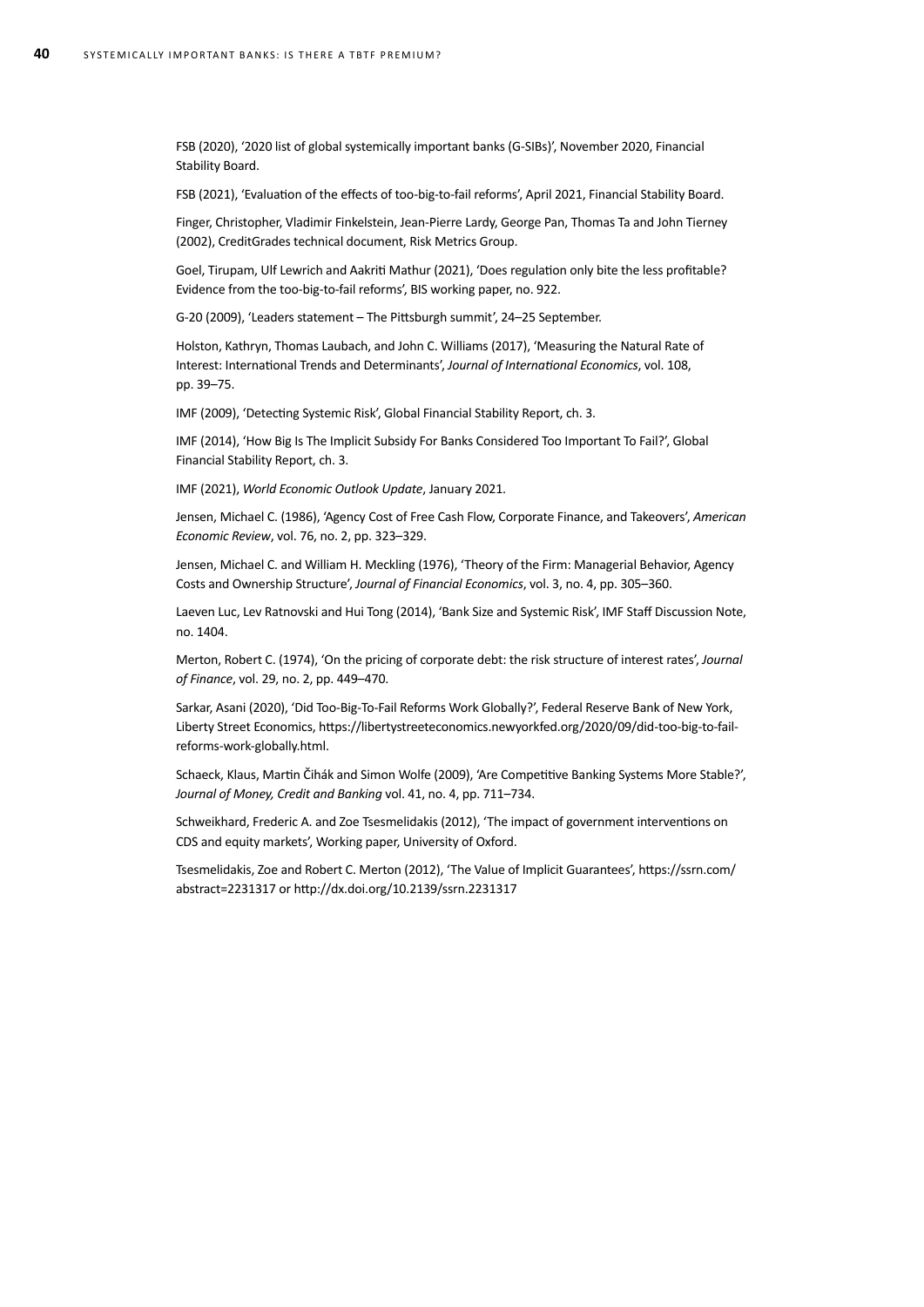## **Appendix A**

### Model description

The estimation of the equity-implied CDS spreads is based on a Merton-type structural credit pricing model developed by Finger et al. (2002) and applied, among others, in Schweikhard and Tsesmelidakis (2012) and Tsemelidakis and Merton (2012). It shares many key characteristics with the original Merton (1974) model.

As in Merton (1974), in this Merton-type model, equity and debt are valued as contingent claims on the firm's value and the distribution of the risk and return of the debt is based only on the firm's fundamentals, i.e. its liabilities structure, equity prices and equity volatility. Default occurs when the asset value falls below a certain default barrier. Notably, the level of the barrier is uncertain.

The basic assumption is that the asset value evolves accordingly as a geometric Brownian motion:

$$
(6) \qquad \frac{dVt}{Vt} = \mu_v dt + \sigma_v dW_t
$$

where  $W_t$  is a standard Brownian motion,  $\sigma_v$  is the asset volatility and  $\mu_v$  is the asset drift.  $\mu_v$  is set to zero for simplicity.

The default barrier is defined as the amount of the firm's assets that remain after default, i.e. is the amount of asset value recovered by debt holders, *LD*. *L* is the average recovery on the debt-per-share, *D*.

The uncertainty in the barrier is related to *L*, which is assumed to follow a lognormal distribution with average *‾L* and standard deviation *λ*. With an uncertain recovery rate, the default barrier can be reached unexpectedly, resulting in a default event.

The survival probability of the firm at time *t*, is then given by the probability that the asset value does not reach the default barrier before time *t* and can be expressed in closed form as:

(7) 
$$
P(t) = \Phi\left(-\frac{A_t}{2} + \frac{log(d)}{A_t}\right) - d * \Phi\left(-\frac{A_t}{2} - \frac{log(d)}{A_t}\right)
$$

where  $d = \frac{V_0}{L D} exp{\lambda^2}$  and  $A_t^2 = \sigma_v^2 t + \lambda^2$ .  $\Phi$  denotes the cumulative normal distribution function and  $\sigma_{v}$  the asset volatility. Note that the mean default barrier changes over time with the capital structure of the firm.

Finally, to convert the probability of survival into a equity-implied CDS or fair-value CDS *(FVCDS)* spread, two more parameters are specified, i.e. the risk-free interest rate *r*, and the probability of recovery of unsecured debt, *R*. Given the metrics above, *FVCDS* can be written as:

(8) 
$$
FVCDS = r(1 - R) \frac{1 - P(0) + e^{r\xi}(G(t + \xi) - G(\xi))}{P(0) - P(t)e^{-rt} - e^{r\xi}(G(t + \xi) - G(\xi))}
$$

where  $\xi = \frac{\lambda^2}{\sigma_r^2}$ , *r* is the deterministic risk-free interest rate, and *R* is the bond-specific expected recovery rate. The function *G*(*u*) is as in Finger et al. (2002).

A key variable of the *FVCDS* is the asset volatility. Finger et al. (2002) show that it can be approximated by:

$$
(9) \qquad \sigma_{v} = \sigma_{s} \frac{s}{s + \overline{\iota}D}
$$

where *S* is the equity price, *D* is the debt per share and  $\sigma_s$  the equity volatility.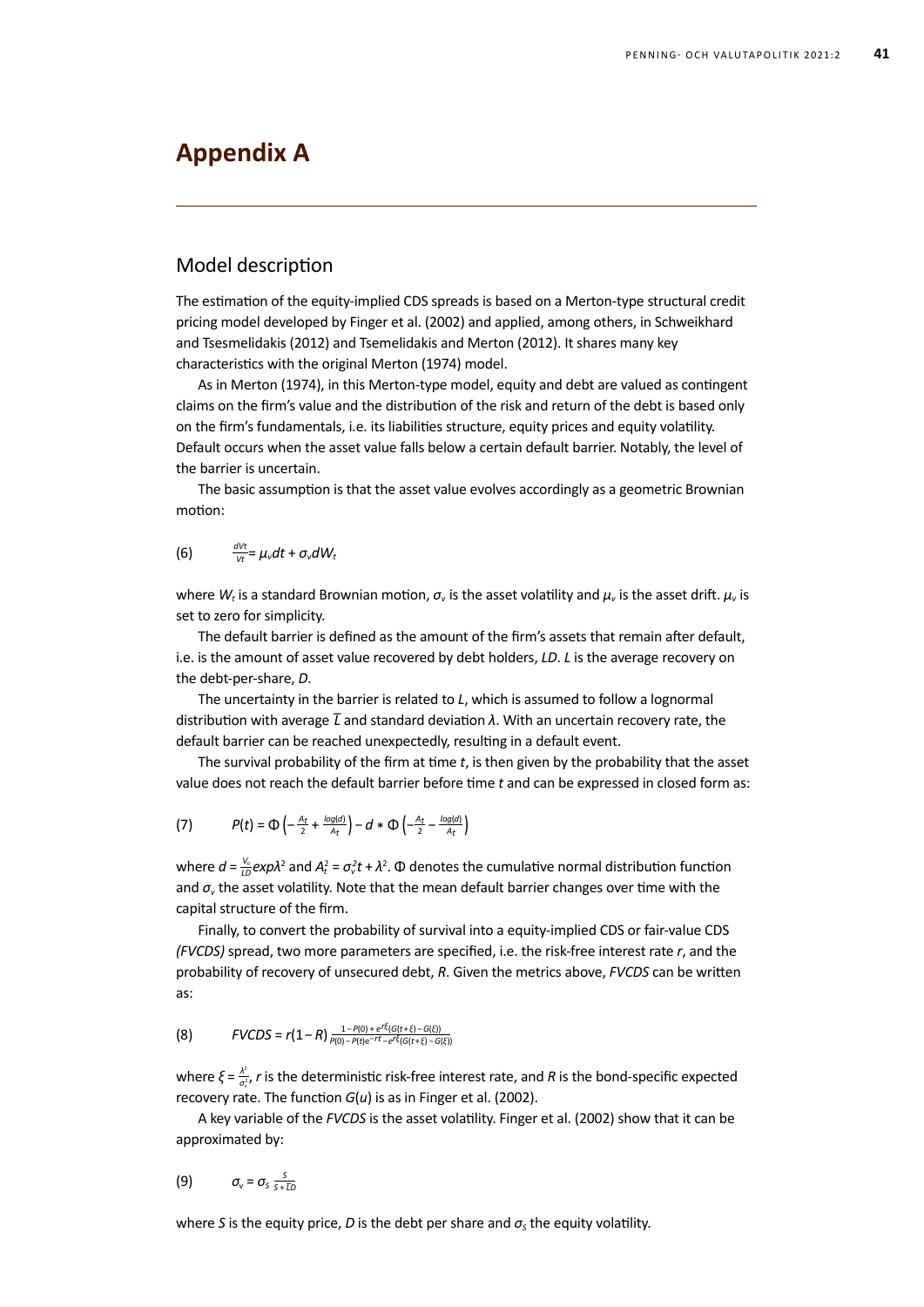## The input data and the calibration of the model

The computation of the *FVCDS* requires the following eight input variables: the equity price *S*, the debt per share *D*, the interest rate *r*, the average default threshold  $\overline{L}$ , the default threshold uncertainty *λ*, the bond recovery *R*, the time to expiration *T*, and the equity volatility *σS*. In short notation, the *FVCDS* can be written as follows:

#### $FVCDS = f(S_t, D_t, r_t, T - t, \sigma_t; R, \overline{L}, \lambda)$

The three parameters (*R*,*‾L*,*λ*) are unobservable and were estimated by Finger et al. (2002). Following Schweikhard and Tsesmelidakis (2012), we set

- *• λ*, the standard deviation of the recovery rate of the firm's debt, to 0.3
- *• R*, the recovery rate of unsecured debt, to 0.5
- *T*, the recovery rate averaged over all debt classes, to 0.5, as in Finger et al. (2002)
- The debt per share *D* is calculated as the balance sheet total liabilities over the number of outstanding shares
- The risk-free interest rate *r* is the one-year government bond yield
- The equity volatility  $\sigma_t$  is the historical volatility of equity returns
- *• S* is equity prices

To estimate the *FVCDS*, all model input data are collected from Bloomberg whereas observed CDS data that are subtracted from *FVCDS* to compute TBTF premiums are collected from Markit CDS data.

To avoid unduly noise, we compute the *FVCDS* at monthly frequency from daily market data and quarterly balance sheet data. The balance sheet data are linearly interpolated. One advantage of interpolating quarterly balance sheet data compared to using the last observable as fixed value for the months through the quarter is that it mitigates potential problems related to balance sheet management, such as window dressing practices.





We have also done some robustness checks to assess how sensitive the model is to the parameters *λ* and *‾L*. Figure A1 shows some different combinations of *λ* and *‾L* for Swedbank and how they affect the TBTF premium. Both parameters change the level of the TBTF premium, but not the pattern. There is also a trade-off between them. A higher value of *λ* can be off-set with a lower value of *‾L*. The empirical regularities in Figure A1 are similar for all banks.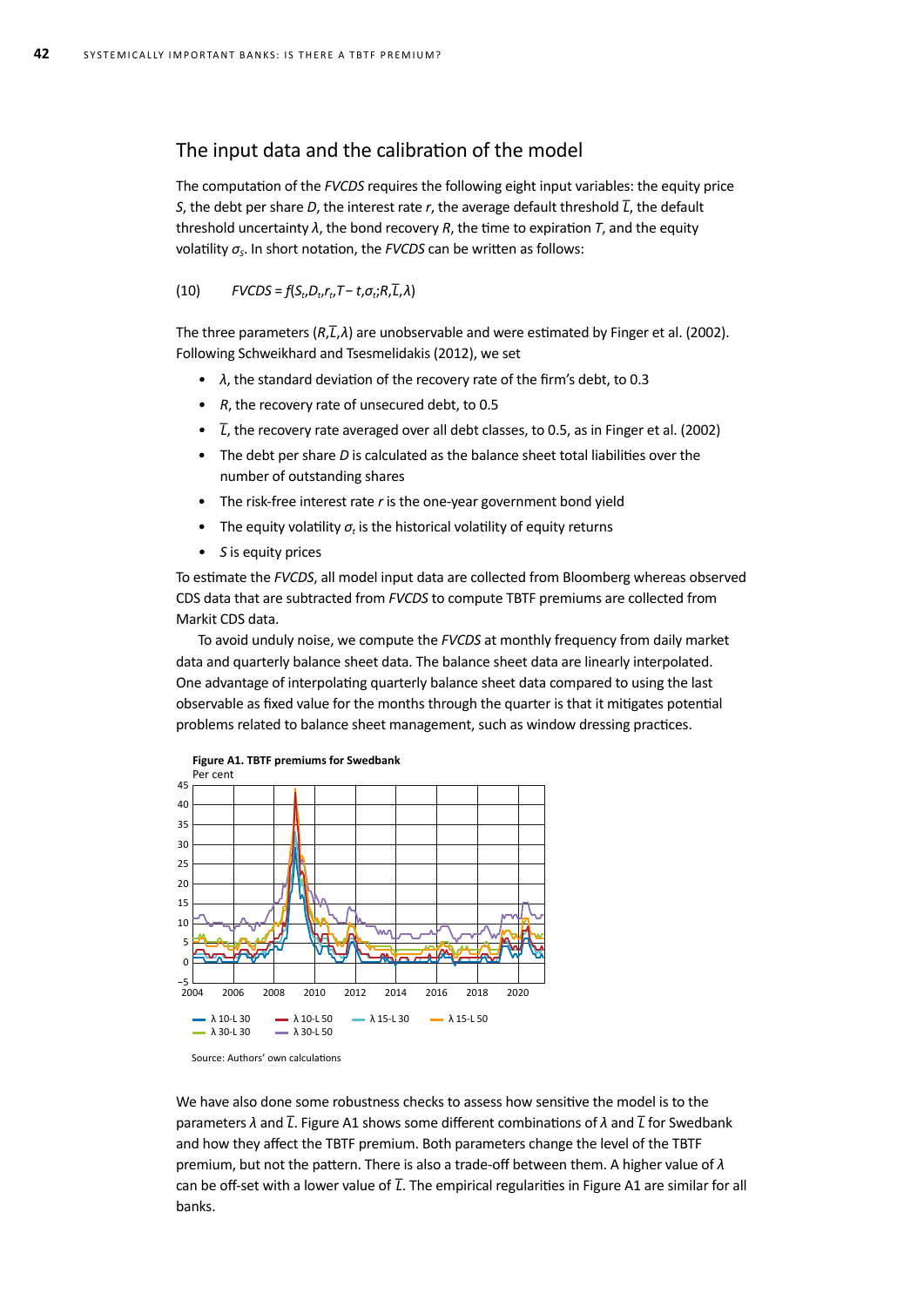# **Appendix B**

| <b>Bank name</b>                      | D-SIB / G-SIB | <b>Country (headquarters)</b> | <b>Regional group</b> |
|---------------------------------------|---------------|-------------------------------|-----------------------|
| Banca Monte dei Paschi di Siena       | D-SIB         | Italy                         | Other Europe          |
| Banco BPI                             | D-SIB         | Portugal                      | Other Europe          |
| Banco de Sabadell                     | D-SIB         | Spain                         | Other Europe          |
| Banco Popular Español                 | D-SIB         | Spain                         | Other Europe          |
| <b>Bank of America</b>                | G-SIB         | US                            | North America         |
| <b>Bank of Montreal</b>               | D-SIB         | Canada                        | North America         |
| Bank of New York Mellon               | G-SIB         | US                            | North America         |
| Bank of Nova Scotia                   | D-SIB         | Canada                        | North America         |
| <b>Barclays</b>                       | G-SIB         | UK                            | Other Europe          |
| <b>BBVA</b>                           | D-SIB         | Spain                         | Other Europe          |
| BFA (Bankia)                          | D-SIB         | Spain                         | Other Europe          |
| <b>BNP Paribas</b>                    | G-SIB         | France                        | Other Europe          |
| Caixia                                | D-SIB         | Spain                         | Other Europe          |
| <b>CIBC</b>                           | D-SIB         | Canada                        | North America         |
| Citigroup                             | G-SIB         | US                            | North America         |
| Commerzbank                           | D-SIB         | Germany                       | Other Europe          |
| Crédit Agricole                       | G-SIB         | France                        | Other Europe          |
| <b>Credit Suisse</b>                  | G-SIB         | Switzerland                   | Other Europe          |
| Daiwa Securities Group, Inc.          | D-SIB         | Japan                         | Asia                  |
| Danske Bank                           | D-SIB         | Denmark                       | Nordic                |
| Deutsche Bank                         | G-SIB         | Germany                       | Other Europe          |
| <b>DNB</b>                            | D-SIB         | Norway                        | <b>Nordic</b>         |
| <b>Erste Bank</b>                     | D-SIB         | Austria                       | Other Europe          |
| Goldman Sachs                         | G-SIB         | US                            | North America         |
| Handelsbanken                         | D-SIB         | Sweden                        | Nordic                |
| <b>HSBC</b>                           | G-SIB         | UK                            | Other Europe          |
| <b>ING</b>                            | G-SIB         | the Netherlands               | Other Europe          |
| Intesa Sanpaolo                       | D-SIB         | Italy                         | Other Europe          |
| JP Morgan Chase                       | G-SIB         | US                            | North America         |
| KBC                                   | D-SIB         | Belgium                       | Other Europe          |
| Lloyds                                | D-SIB         | UK                            | Other Europe          |
| Mitsubishi UFJ Financial Group, Inc.  | G-SIB         | Japan                         | Asia                  |
| Mizuho Financial Group, Inc.          | D-SIB         | Japan                         | Asia                  |
| Mizuho Financial Group, Inc.          | G-SIB         | Japan                         | Asia                  |
| Morgan Stanley                        | G-SIB         | US                            | North America         |
| National Bank of Canada               | D-SIB         | Canada                        | North America         |
| Nomura Holdings, Inc.                 | D-SIB         | Japan                         | Asia                  |
| Nordea*                               | G-SIB         | Sweden/Finland                | Nordic                |
| Raiffeisen Bank                       | D-SIB         | Austria                       | Other Europe          |
| <b>RBS</b>                            | G-SIB         | UK                            | Other Europe          |
| Royal Bank of Canada                  | G-SIB         | Canada                        | North America         |
| Santander                             | G-SIB         | Spain                         | Other Europe          |
| <b>SEB</b>                            | D-SIB         | Sweden                        | Nordic                |
| Société Générale                      | G-SIB         | France                        | Other Europe          |
| <b>Standard Chartered</b>             | G-SIB         | UK                            | Other Europe          |
| <b>State Street</b>                   | G-SIB         | <b>US</b>                     | North America         |
| Sumitomo Mitsui Financial Group, Inc. | G-SIB         | Japan                         | Asia                  |
| Sumitomo Mitsui Trust Holdings, Inc.  | D-SIB         | Japan                         | Asia                  |
| Swedbank                              | D-SIB         | Sweden                        | Nordic                |
| The Norinchukin Bank                  | D-SIB         | Japan                         | Asia                  |
| Toronto-Dominion Bank                 | G-SIB         | Canada                        | North America         |
| <b>UBS</b>                            | G-SIB         | Switzerland                   | Other Europe          |
| Unicredit                             | G-SIB         | Italy                         | Other Europe          |

Note. \* In October 2018 the Nordea bank moved its headquarters from Sweden to Finland, becoming in 2019 the largest D-SIB bank in Finland.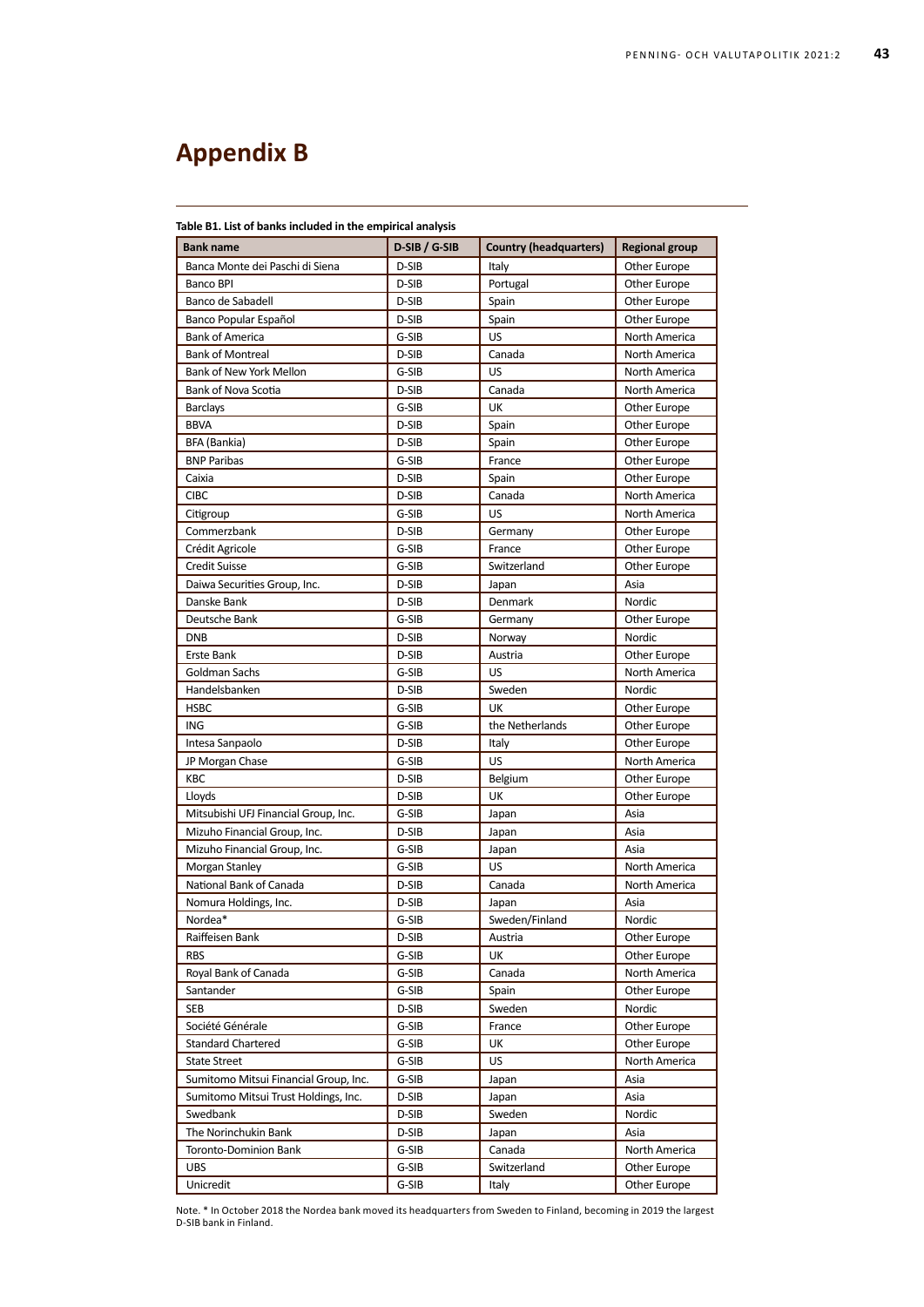| <b>Variables</b>      | No. Obs. | mean    | sd      | p1       | p25     | p50     | p75       | p99       |
|-----------------------|----------|---------|---------|----------|---------|---------|-----------|-----------|
| <b>CDS</b><br>spreads | 9,772    | 95.85   | 106.33  | 6.61     | 33.62   | 69.62   | 117.94    | 542.45    |
| <b>TBTF</b>           | 9,772    | 9.51    | 6.30    | 0.68     | 4.61    | 8.02    | 13.36     | 27.81     |
| Total<br>Assets       | 10,516   | 910,056 | 767,208 | 34,202   | 292,036 | 672,866 | 1,423,731 | 2,922,798 |
| <b>TCR</b>            | 9,898    | 15.27   | 3.79    | 9.29     | 12.3    | 15      | 17.30     | 25.96     |
| <b>ROE</b>            | 10,486   | 13.33   | 19.39   | $-38.95$ | 8.41    | 13.62   | 19.48     | 36.61     |
| ProbCr                | 10,764   | 26.66   | 28.94   | 0.01     | 1.75    | 14.75   | 47.68     | 96.93     |
| IntRate               | 10,557   | 1.30    | 1.64    | $-0.79$  | 0.09    | 0.80    | 2.39      | 5.12      |
| $r^*$                 | 10,764   | 1.13    | 0.73    | $-0.09$  | 0.50    | 0.94    | 1.72      | 2.61      |
| SovDebt               | 10,764   | 91.81   | 44.79   | 30.66    | 59.38   | 85.71   | 111.53    | 215.97    |
| <b>VIX</b>            | 10,764   | 18.92   | 8.76    | 10.26    | 13.44   | 16.10   | 21.84     | 57.74     |

**Table B2. Summary statistics of key data used in the regression analysis**

Note. CDS spreads are the quoted CDS spreads in basis points, TBTF is the too-big-to-fail premium (%), Total Assets are bank total assets (USD million), TCR is total capital ratio (%), ROE denotes return-on-equity (%), ProbCr is the probability of financial crisis (%), IntRate is the 2-year government bond yield (%), r\* is the natural interest rate, i.e. the real interest rate expected to prevail when an economy is at full strength and inflation is stable (%), SovDebt denotes the sovereign debt-to-GDP ratio (%), VIX is the Chicago Board Options Exchange Volatility Index (%-points). sd denotes standard deviation, p25 the 25-percentile, etc.